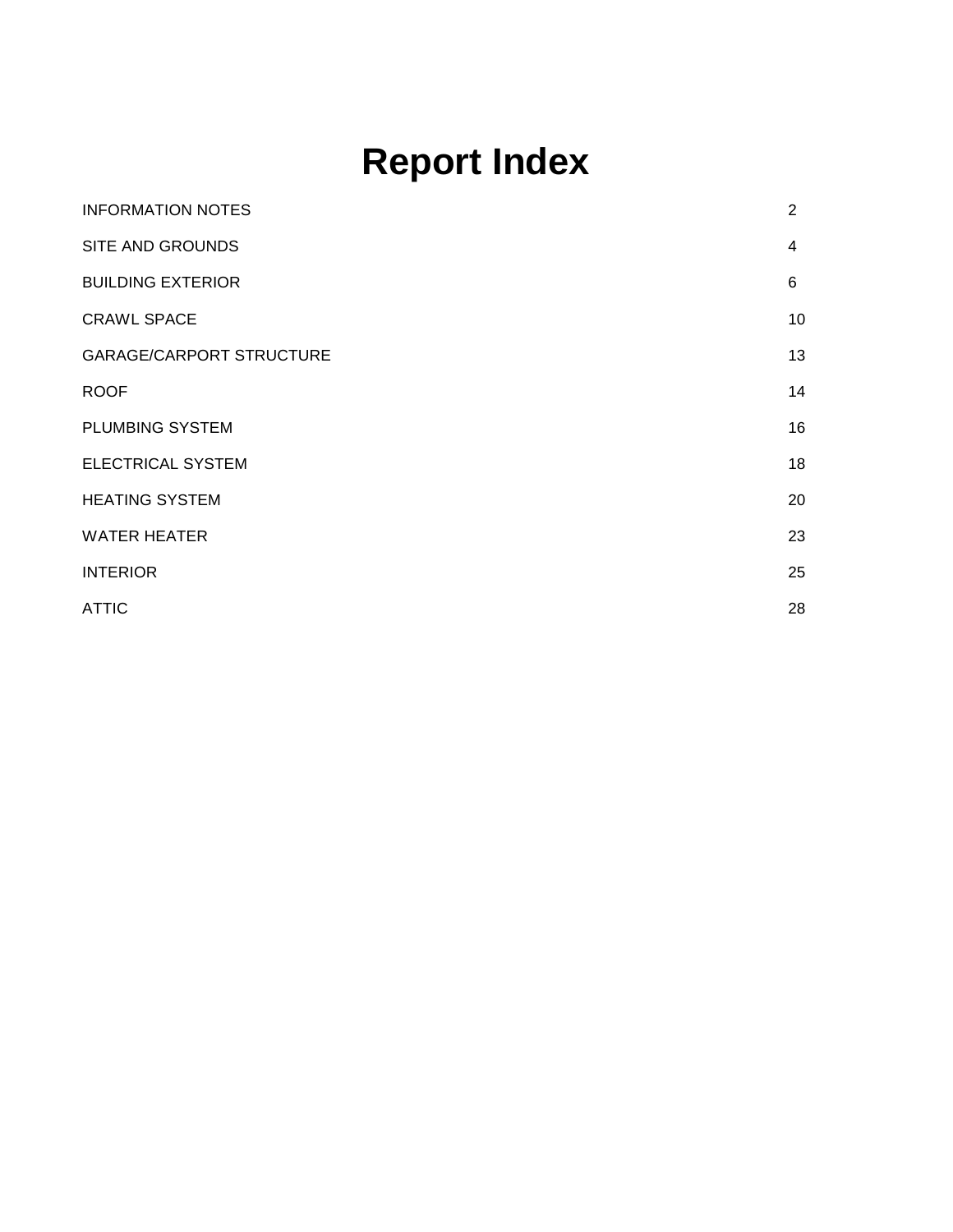#### ICN3477SAMPLE Page 2

# INFORMATION NOTES

The following information sets the stage for the conduct of this inspection as well as describing conditions pertinent to the inspection. In addition, wherever we could, we have provided advice to help our clients preparing for their purchase.

In an emergency, the locations of various shut-offs for the utilities should be readily available and well known. We have listed and described the locations of those controls in the section which follows. We strongly recommend familiarizing yourself and other occupants of this dwelling with their exact locations and operation.

# **Weather Conditions at the Start of the Inspection**

| <b>Start Time</b> | The inspection began at 9am.                         |
|-------------------|------------------------------------------------------|
| Weather           |                                                      |
| <b>Conditions</b> | The weather/sky was Clear.                           |
| Temperature       | The temperature was in the range of 70-80 degrees F. |

# **The Age of the Dwelling**

The dwelling was a new construction.

# **The Orientation of the Dwelling**

For the purposes of direction, comments in this report are written as if the inspector were standing at the Front of the property and looking in from the main street or driveway.

For the purpose of identification and reporting, when viewed from the main roadway, the Front of this building faced South.

### **The Person(s) Who Attended the Inspection**

The people who attended the inspection were, the Client and the Client's Agent.

#### **Location of Main Water Shutoff**

The domestic water supply main shutoff valve was near the Water Heater.

# **Location of Main Electrical Distribution Panel**

The main electrical distribution panel was located in the Laundry Room.

# **Location of the Main Electrical Power Shut Off**

The main electrical shut off, used to shut off all power to the dwelling was inside the main panel.

#### **Location of the Electric Meter**

The main electrical meter was located outside on the Right Side of the dwelling.

# **Location of the Gas Meter and Main Gas Shut-Off**

The gas meter was located on the Exterior on the Right Side of the dwelling.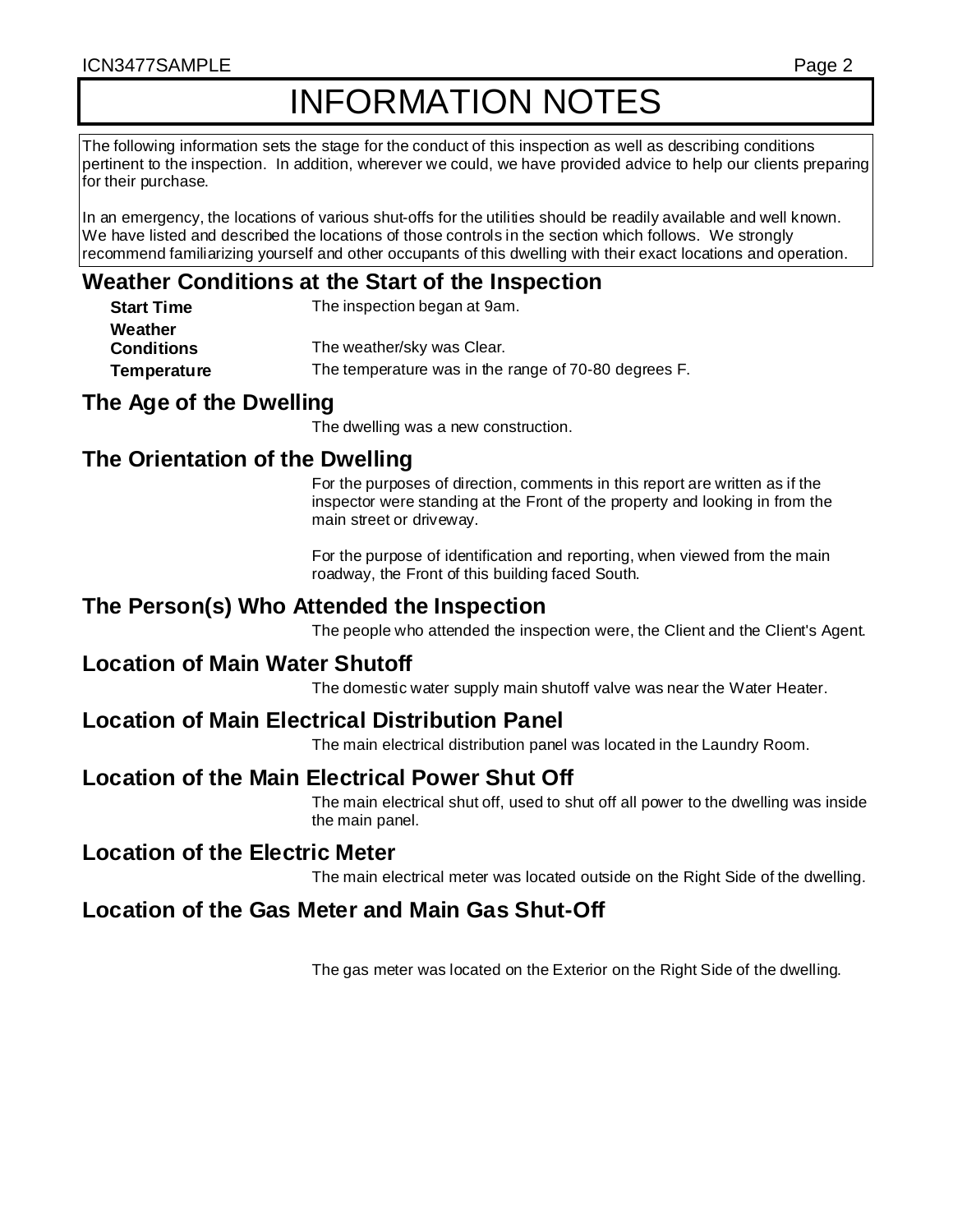# **Location of the (GFCI) Ground Fault Circuit Interrupters**

| <b>Bathrooms</b> | The GFCI resets for the Bathrooms were in each of the Bathrooms.                                      |
|------------------|-------------------------------------------------------------------------------------------------------|
| Kitchen          | The GFCI resets for the Kitchen were located in the Kitchen.                                          |
| Garage           | The GFCI resets for the Garage was located in the Garage.                                             |
| <b>Exterior</b>  | The GFCI resets for the Exterior was located on the Exterior receptacles or on<br>its own receptcale. |
| Laundry          | The GFCI resets for the Laundry was located in the Laundry Room.                                      |

#### **Location of Heating Filter**

The filter for cleaning the Interior air was located inside the furnace at the top section above the blower.

# **Sewer Cleanout Location**

As is custom in modern plumbing practice, a cleanout was located at the base of virtually every sewer system drain. They can be in locations such as the cabinets of the Kitchen, Bathrooms, Laundry Room or just where it dropped below the floors in the Crawl Space, Basement or Garages.

# **Important Information on the Scope of This Inspection**

*NOTE:* The presence or extent of building code violations was not the subject of this inspection nor was it included in this report. This is not a "Code Inspection". No warranty is offered on the legal use, or uses, of this building or property. Information with regard to these issues may be available from the appropriate building and/or zoning agency.

*NOTE:* Important information about this property may be a matter of public record. However, search of public records is not within the scope of a home inspection.

We recommend review of all appropriate public records by the client, or the client's agent, should this information be desired.

This dwelling has recently been constructed. After it has been through at least one complete change of (four) seasons, conditions may develop which are not apparent at the time of this inspection. It follows logically that latent defects or new conditions that may require attention in the future could not have been identified during this inspection.

Our inspection of the exterior finishes is not intended to be an "architectural punch list" for the builder. We recommend you do a walk through and make notes of those exterior and interior finished items that do not meet your expectations and have them corrected.

# **Summary Comments About The General Construction Of The Dwelling**

The inspector judged this dwelling to be well built utilizing quality materials and workmanship. As with any structure, there were certain elements that were in need of attention, repair or maintenance. This inspection has addressed those points, which is the primary function of a home inspection.

Overall, it was our observation that this dwelling was in need of only typical maintenance and repair to some of the major elements, which if performed, will keep it in acceptable condition for years. Some additional minor reportable conditions could be discovered in the course of repairs, upgrading or when the home is vacant.

**We recommend that you obtain repair estimates from competent specialists as an aid in planning your future course of action.**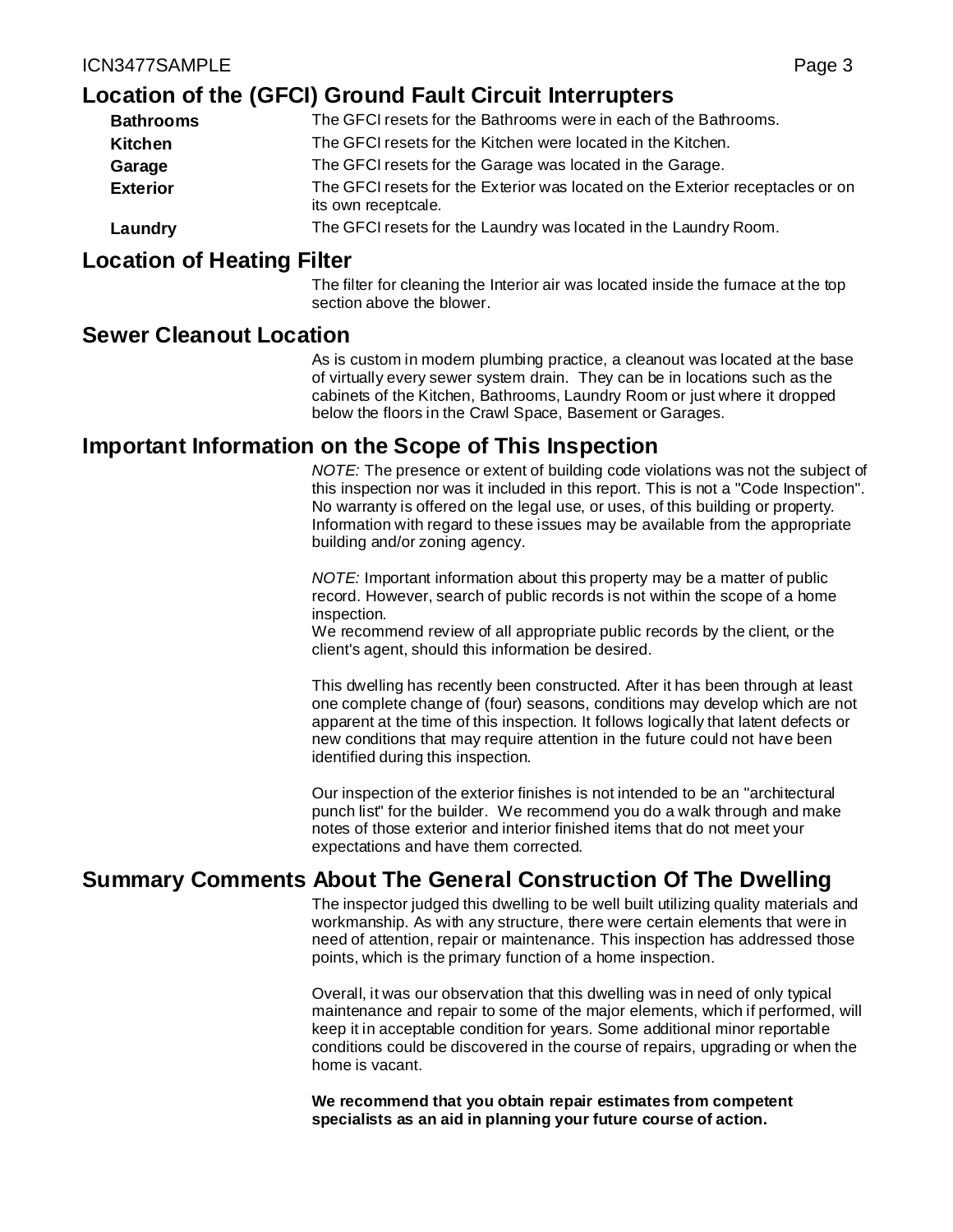#### ICN3477SAMPLE Page 4

# SITE AND GROUNDS

This inspection is not intended to address or include any geological conditions or site stability information. For information concerning these conditions a geologist or soils engineer should be consulted. Any reference to grade is limited to only areas around the exterior of the exposed foundation or exterior walls. This inspection is visual in nature and does not attempt to determine drainage performance of the site or the condition of any underground piping, including municipal water and sewer service piping or septic systems.

When decks and porches are built close to the ground where no viewing or access is possible, we cannot make accurate opinions. These areas as well as others that are too low to enter, or in some other manner not accessible, are excluded from the inspection and are not addressed in this report. We routinely recommend that inquiry be made with the seller about knowledge of conditions, repairs are usually noted in the form seventeen.

# **Descriptive Information About the Building Site and and Grounds**

| Topography       | The general topography (surface) of the lot could be best described as Nearly<br>Flat. |
|------------------|----------------------------------------------------------------------------------------|
| <b>Driveways</b> | The driveway surface was Gravel on grade.                                              |
| Walkways         | The walkway(s) was surfaced with Concrete on grade.                                    |
| <b>Patio</b>     | The surface of the patio(s) was Stone pavers on grade.                                 |

# **Grading Of The Area**

**Grading** Minor adjustments of the grading at the foundation would be beneficial. This condition was observed on the Left Side.



# **Surface and Subsurface Drainage Systems**

| <b>Definition Roof</b> |                                                                                                                                                                                                                                                                                                                                                                                                     |
|------------------------|-----------------------------------------------------------------------------------------------------------------------------------------------------------------------------------------------------------------------------------------------------------------------------------------------------------------------------------------------------------------------------------------------------|
| <b>Drain</b>           | A typical roof water drainage system consists of a 4" diameter solid (non-<br>perforated) pipe installed underground and directed continuously downhill to a<br>point of discharge. The purpose of the drain system is to divert water from the<br>roof away from the foundation, thus helping to prevent water infiltration into the<br>Crawl Space or Interior living spaces located below grade. |
| <b>Condition</b>       | The drains around the structure were checked and appear to be in a functional<br>condition.                                                                                                                                                                                                                                                                                                         |
| <b>Drain Discharge</b> | The downspouts and/or surface drains discharged into perforated piping. This<br>condition which is effectively defeated the purpose of the system, delivering<br>water into the ground where it may migrate back towards the dwelling.<br>SUGGESTION: We recommend modification of the surface drainage system by<br>a qualified contractor to conform to industry standards.                       |
| Fencing                |                                                                                                                                                                                                                                                                                                                                                                                                     |
|                        | The accessible sections of fencing was in serviceable condition, but was not<br>inspected in detail.<br>We suggest to maintain soil, bark or vegetation off the fence to help prevent<br>premature failure or pest damage.                                                                                                                                                                          |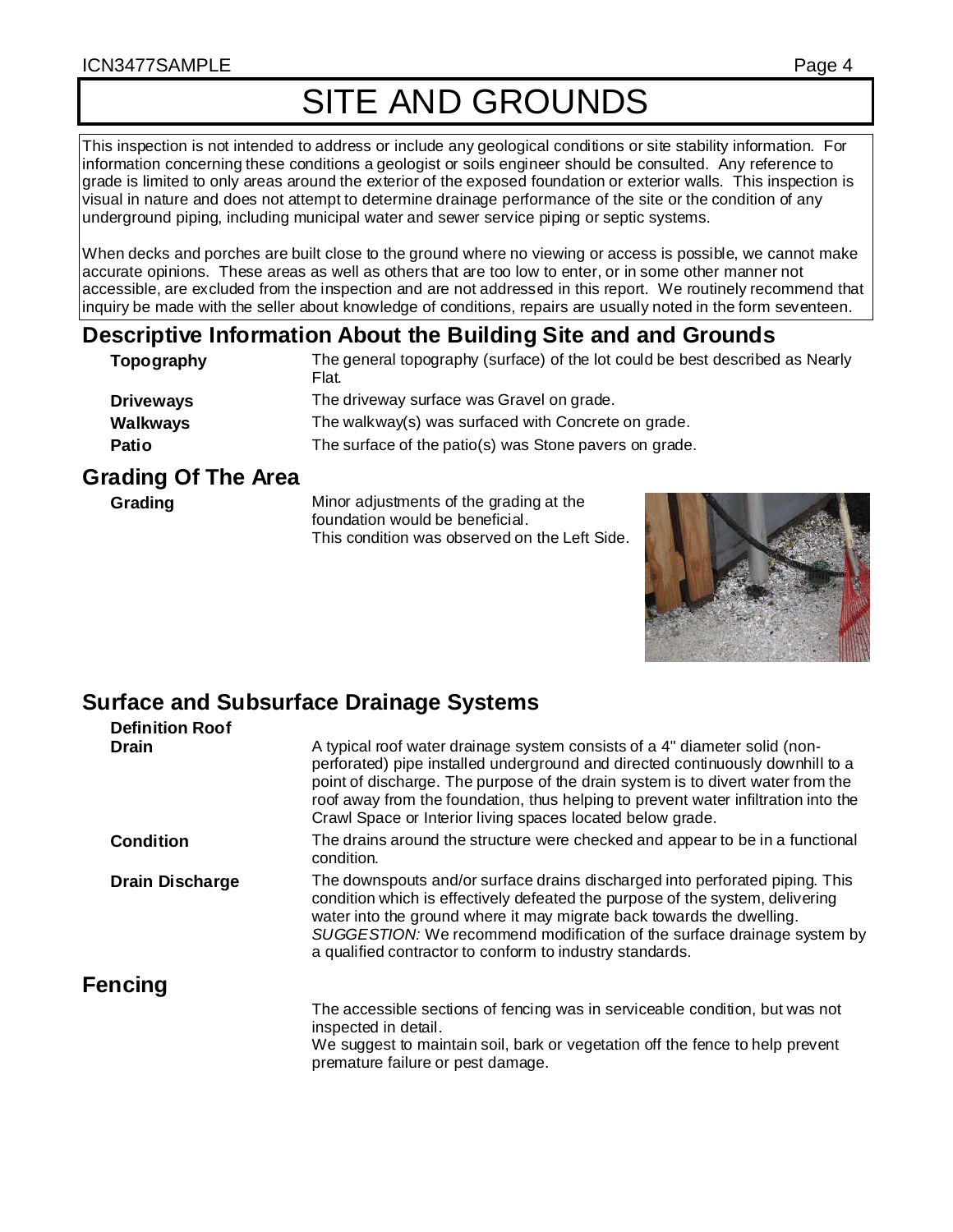#### **Pest Conditions**

A tree stump was observed around the property which has evidence of wood destroying organisms.

*SUGGESTION:* We advise that all wood especially wood products which have decayed with pest evidence be removed from the property.

#### **Vegetation Considerations**

The encouragement of vegetation in close proximity to structure is contrary to the best interests of the structure. If foundation plantings are healthy and their roots are kept moist from irrigations, the moisture is held close to the foundation causing deterioration of the concrete, cracking and often leading to possible water penetration of Crawl Space or Basement. Foundation plants and trees should be located so that their branches and roots will be several feet away from the building when they are fully grown.

Existing shrubs and trees that encroach upon the dwelling should be cut back and new plantings put in that will not encroach on the dwelling. As the new plantings grow, the older vegetation can be removed.

### **General Comments**

The Exterior Sites and Grounds were inspected adjacent to the structure only. Any exceptions that need addressed will be noted above or in the Summary Review.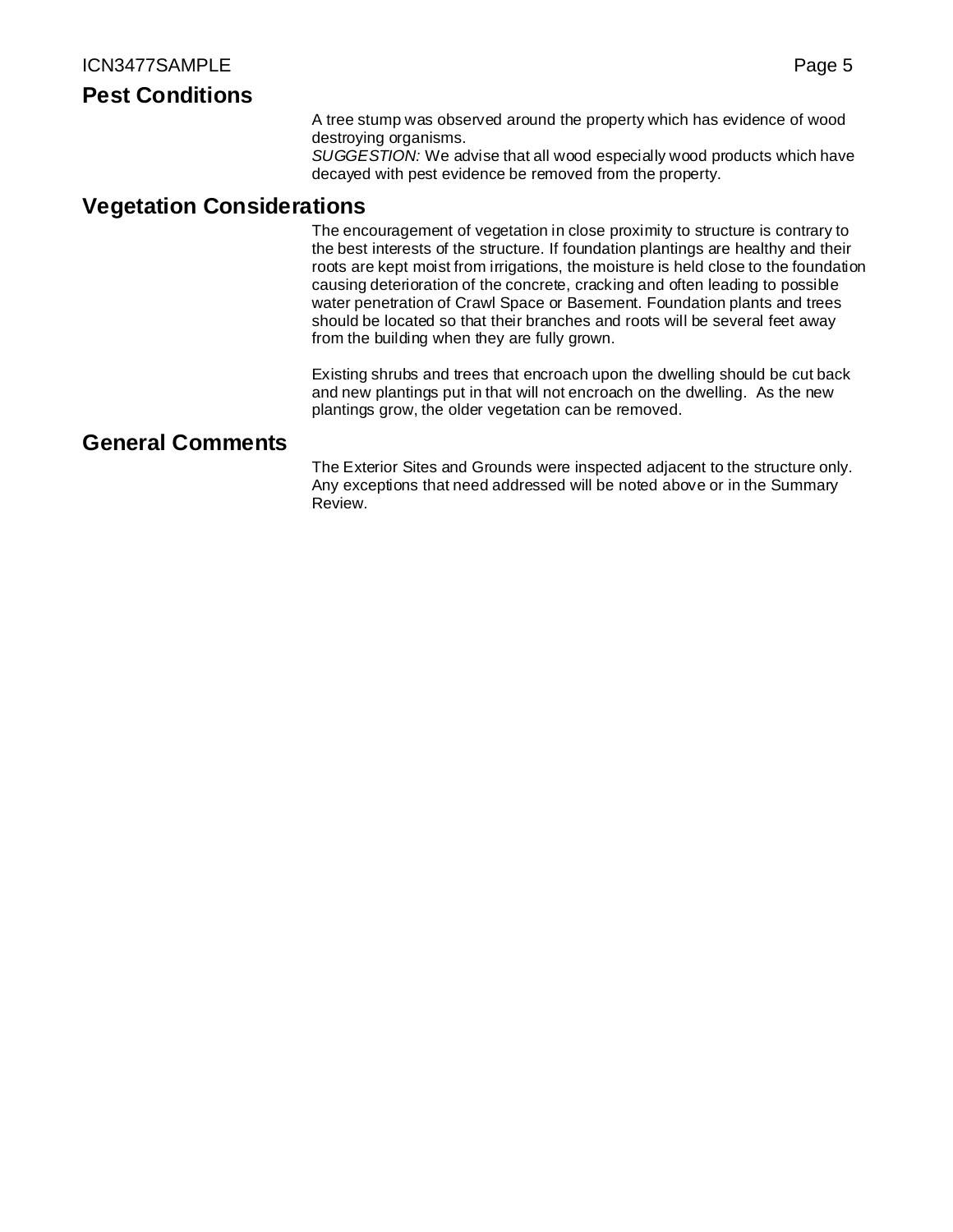#### ICN3477SAMPLE Page 6

Our inspection of the Exterior grounds includes the surface drainage, grading, some fencing, gates, sidewalks, patios, driveways, and retaining walls adjacent to the structure. The inspection of the exterior of the building includes the cladding, trim, eaves, fascias, decks, porches, downspouts, railings, doors, windows and flashings. Areas hidden from view by finished walls or stored items can not be judged and are not a part of this inspection. Minor cracks are typical in many foundations and most do not represent a structural problem. If major cracks are present along with rotation, we routinely recommend further evaluation be made by a qualified professional structural engineer. All exterior grades should allow for surface and roof water to flow away from the foundation. All concrete slabs experience some degree of cracking due to shrinkage in the drying process or minor settlement.

Where deck carpeting, stacked firewood, excessive vegetation, soil and other coverings are installed, the materials or their nature of construction and condition of the underneath cannot be determined. All items listed are inspected for their proper function, poor installation, excessive wear and general state of repair.

# **Descriptive Information About the Exterior**

| <b>Siding Type</b>                       | The primary Exterior wall covering(s) was Wood shingles.                                                                                                                                                                                                                                                                                                                                                                                    |
|------------------------------------------|---------------------------------------------------------------------------------------------------------------------------------------------------------------------------------------------------------------------------------------------------------------------------------------------------------------------------------------------------------------------------------------------------------------------------------------------|
| <b>Exterior Windows</b>                  | The Exterior window material(s) were a combination of painted or stained wood<br>frame and (PVC) vinyl clad.                                                                                                                                                                                                                                                                                                                                |
| <b>Foundation Type</b>                   | The foundation type, or design, was a posts and piers with perimeter foundation<br>walls.                                                                                                                                                                                                                                                                                                                                                   |
|                                          | The Foundation As Viewed From The Exterior                                                                                                                                                                                                                                                                                                                                                                                                  |
|                                          | The accessible sections of the foundation walls were in serviceable condition<br>with no signs of significant cracking or settlement. No action is indicated.                                                                                                                                                                                                                                                                               |
| Wood Siding                              |                                                                                                                                                                                                                                                                                                                                                                                                                                             |
|                                          | The wood siding was in acceptable condition. Regular maintenance is<br>recommended to ensure maximum service of the material.                                                                                                                                                                                                                                                                                                               |
| <b>Exterior Doors</b>                    |                                                                                                                                                                                                                                                                                                                                                                                                                                             |
|                                          | The Exterior doors appear generally in acceptable condition.                                                                                                                                                                                                                                                                                                                                                                                |
| <b>Exterior Windows Frames and Sills</b> |                                                                                                                                                                                                                                                                                                                                                                                                                                             |
|                                          | The windows were in generally acceptable condition.                                                                                                                                                                                                                                                                                                                                                                                         |
| <b>Downspouts</b>                        |                                                                                                                                                                                                                                                                                                                                                                                                                                             |
|                                          | The downspouts were properly installed and in acceptable condition. This is in<br>accordance with recommended and preferred practices. The discharge from<br>each downspout was routed in a underground drainage system away from the<br>dwelling to minimize water accumulation at the foundation. Any specific<br>exceptions are noted in this section.                                                                                   |
| <b>Condition Lower</b>                   |                                                                                                                                                                                                                                                                                                                                                                                                                                             |
| <b>Sections</b>                          | The downspout(s) were not properly extended.<br>This condition will allow roof water runoff to<br>pool near the foundation, which could lead to<br>moisture related conditions.<br>SUGGESTION: The discharge from all the<br>downspouts should be routed away from the<br>dwelling. This will ensure that the water will flow<br>away from the dwelling and back toward the<br>foundation.<br>This condition was observed on the Left Side. |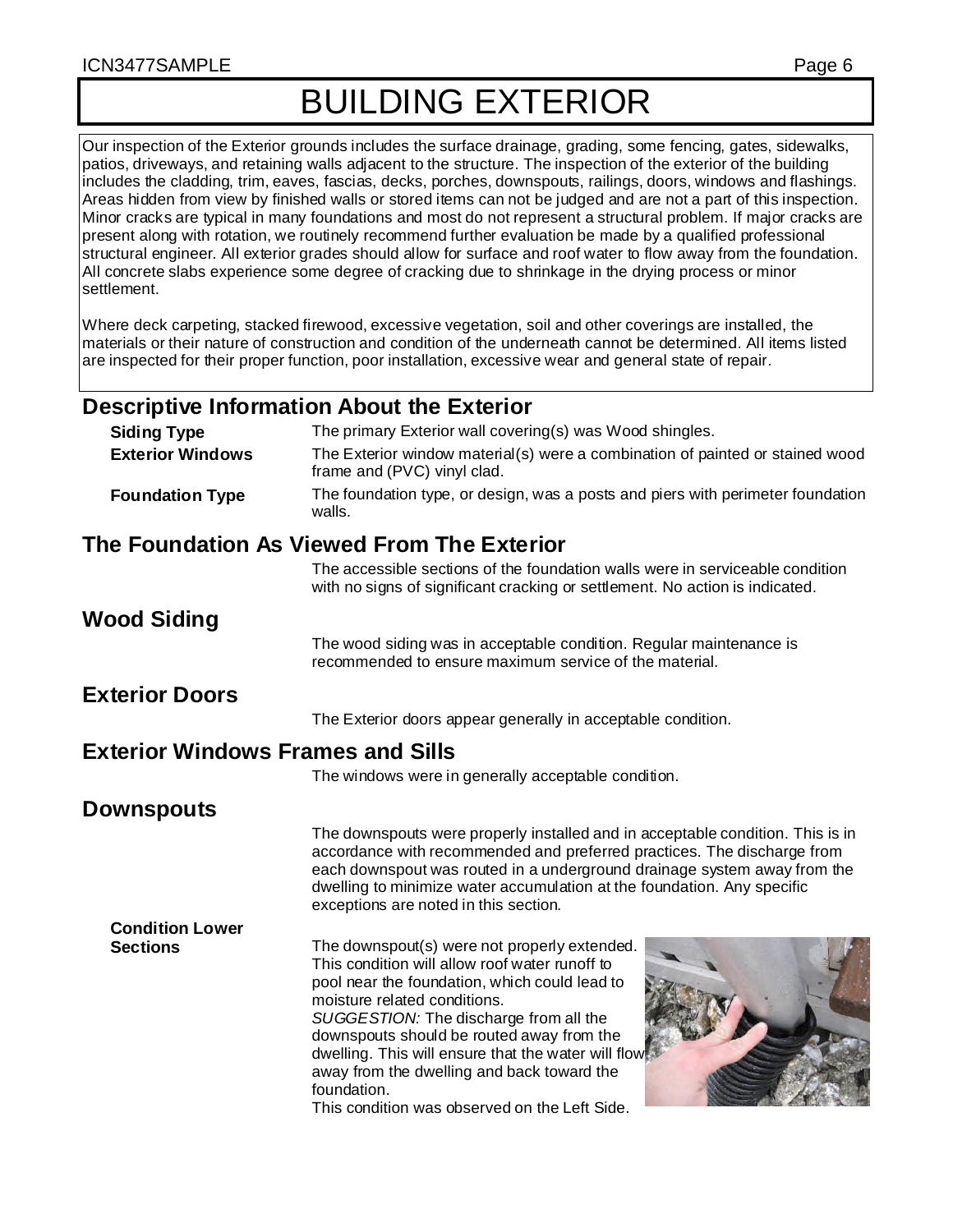| <b>Exterior Trim</b>          |                                                                                                                                                                                                                                                                                                                                                                                                                                                                                                                                                                                                                   |
|-------------------------------|-------------------------------------------------------------------------------------------------------------------------------------------------------------------------------------------------------------------------------------------------------------------------------------------------------------------------------------------------------------------------------------------------------------------------------------------------------------------------------------------------------------------------------------------------------------------------------------------------------------------|
| <b>Condition</b>              | Some of the Exterior Cedar Trim was<br>deteriorated and showing signs of moisture.<br>No direct leak could be leak located at the time<br>of inspection yet yet testing with a moisture<br>meter detected levels exceeding 30% at cedar<br>trim that wraps the chimney.<br>SUGGESTION: We recommend repair or<br>replacement to restore its proper function. One<br>possibility is that the trim actually wicking<br>moisture from the chimney itself. We were not<br>able to verify this at the time of inspection and your contractor should be<br>consulted.<br>This condition was observed on the Right Side. |
| <b>Fascia</b>                 |                                                                                                                                                                                                                                                                                                                                                                                                                                                                                                                                                                                                                   |
| <b>Description</b>            | The fascia boards are the vertical boards that enclose the overhang under the<br>eave that runs along the roof edge and some installations are behind the<br>gutters.                                                                                                                                                                                                                                                                                                                                                                                                                                             |
| <b>Condition</b>              | The accessible fascia boards were properly installed and in good serviceable<br>condition. Due to the exposure these should be monitored for future<br>deterioration and repaired or replaced as necessary.                                                                                                                                                                                                                                                                                                                                                                                                       |
| <b>Eaves and Soffits</b>      |                                                                                                                                                                                                                                                                                                                                                                                                                                                                                                                                                                                                                   |
| <b>Condition Eaves</b>        |                                                                                                                                                                                                                                                                                                                                                                                                                                                                                                                                                                                                                   |
| and Soffits                   | The eaves and/or soffits are the areas the overhang the roof's edge. These<br>areas were properly installed and in serviceable condition. We suggest that a<br>periodic inspection be performed of the eave vent screens to confirm that they<br>are not torn or damage by birds. Repairs of any damaged screens should be<br>repaired promptly to deny future insect or bird entry.                                                                                                                                                                                                                              |
| <b>Patio Covering</b>         |                                                                                                                                                                                                                                                                                                                                                                                                                                                                                                                                                                                                                   |
| <b>Type</b>                   | The patio is part of an extension of the roofing material.                                                                                                                                                                                                                                                                                                                                                                                                                                                                                                                                                        |
| <b>Condition</b>              | The patio cover was in an acceptable condition.                                                                                                                                                                                                                                                                                                                                                                                                                                                                                                                                                                   |
| <b>Exterior Decks</b>         |                                                                                                                                                                                                                                                                                                                                                                                                                                                                                                                                                                                                                   |
|                               | The deck was generally in an acceptable condition. Regular maintenance will<br>ensure maximum service life.<br>SUGGESTION: We recommend that wood deck surfaces not be painted but<br>periodically treated with a wood stain or wood preservative.                                                                                                                                                                                                                                                                                                                                                                |
| <b>Exterior Deck Supports</b> |                                                                                                                                                                                                                                                                                                                                                                                                                                                                                                                                                                                                                   |
|                               | The deck supports were in an acceptable condition where accessible.                                                                                                                                                                                                                                                                                                                                                                                                                                                                                                                                               |
| <b>Exterior Stairs</b>        |                                                                                                                                                                                                                                                                                                                                                                                                                                                                                                                                                                                                                   |
|                               | The Exterior stairs were in generally acceptable condition.                                                                                                                                                                                                                                                                                                                                                                                                                                                                                                                                                       |
| <b>Exterior Railings</b>      |                                                                                                                                                                                                                                                                                                                                                                                                                                                                                                                                                                                                                   |
| <b>Standards</b>              | Present industry standards for railings are protection around the edges of decks<br>and porches where the drop off exceeds 30" in height. In addition, all railing<br>balusters (poles) to be spaced close enough together so as to prevent the<br>passage of a 4" space through any part of the railing.                                                                                                                                                                                                                                                                                                         |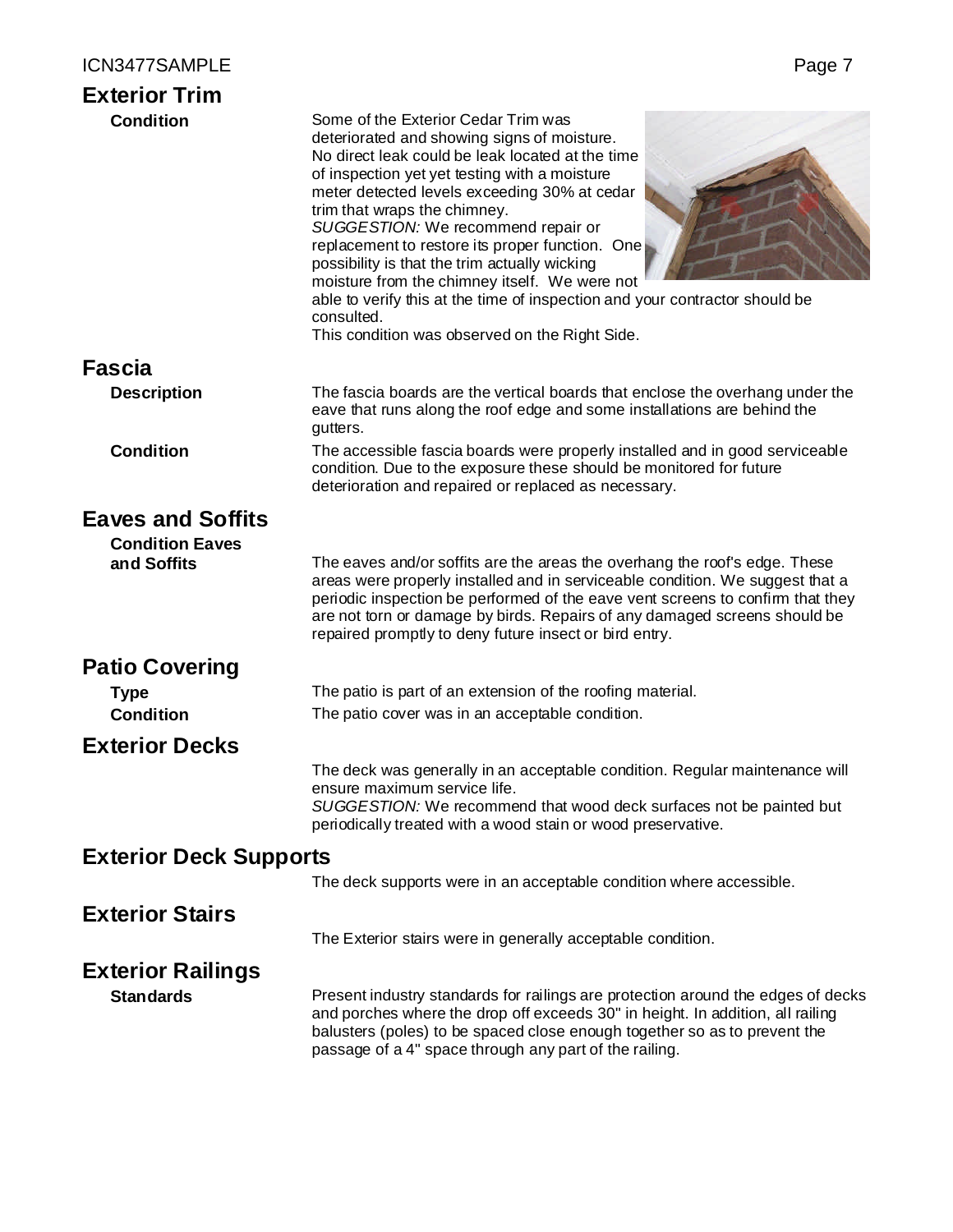| ICN3477SAMPLE                                | Page 8                                                                                                                                                                                                                                                                                                                                                                                                      |
|----------------------------------------------|-------------------------------------------------------------------------------------------------------------------------------------------------------------------------------------------------------------------------------------------------------------------------------------------------------------------------------------------------------------------------------------------------------------|
| <b>Missing/Grip</b>                          | No railings were provided where needed.<br>SUGGESTION: Railings should be installed with normal industry trade practices<br>to reduce the potential for personal injury.<br>This condition was observed on the Rear Side.                                                                                                                                                                                   |
| <b>Condition Safety</b>                      | The railings were hazardous, which would allow small children to climb of fall                                                                                                                                                                                                                                                                                                                              |
|                                              | through.<br>SUGGESTION: Railings should be re-installed or modified to eliminate hazards<br>to children.<br>This condition was observed on the Rear Side.                                                                                                                                                                                                                                                   |
| Chimney(s)                                   |                                                                                                                                                                                                                                                                                                                                                                                                             |
|                                              | The chimney was in an acceptable condition. No conditions were observed that<br>would affect the operation of the fireplace, observed from the Exterior.                                                                                                                                                                                                                                                    |
| <b>Exterior Plumbing</b><br><b>Hose Bibs</b> |                                                                                                                                                                                                                                                                                                                                                                                                             |
| <b>Condition</b>                             | The hose bib was leaking or leaking when turned on.<br>SUGGESTION: The leak from the hose bibb should be stopped. Often, this can<br>be accomplished by replacing the washer or tightening the packing nut.<br>This condition was observed on the Right Side.                                                                                                                                               |
| <b>Gas Meter/Piping Installation</b>         |                                                                                                                                                                                                                                                                                                                                                                                                             |
|                                              | A proper emergency seismic shut off wrench should be chained to the meter to<br>provide a convenient means for shutoff in an emergency. The valve can be<br>turned 90 degrees in either direction to shut off the gas to the entire dwelling.                                                                                                                                                               |
| <b>Propane Tank</b>                          |                                                                                                                                                                                                                                                                                                                                                                                                             |
|                                              | This home is equipped with a propane tank to provided utilities to the gas fired<br>appliances. The tank, controls or its proper function is beyond the scope of our<br>inspection. Most propane tanks are leased or owned by the current owner.<br>SUGGESTION: We suggest consulting the owner/builder about the proper<br>operations, maintenance of this system.                                         |
| <b>Electrical</b>                            |                                                                                                                                                                                                                                                                                                                                                                                                             |
| <b>Electrical</b>                            |                                                                                                                                                                                                                                                                                                                                                                                                             |
| <b>Switches</b>                              | A switch in this area had no obvious purpose. We recommend that you consult<br>the owner as to it intended function.                                                                                                                                                                                                                                                                                        |
| <b>Pest Control Considerations</b>           |                                                                                                                                                                                                                                                                                                                                                                                                             |
|                                              | Some of the Exterior siding was embedded in the soil on one or more sides.<br>Siding embedded in dirt is subject to moisture damage and creates a condition<br>which is conducive to infestation and damage by wood destroying organisms.<br>SUGGESTION: Generally regrading is recommended to create and maintain a<br>6" clearance between any Exterior wooded elements of the structure and the<br>soil. |
| <b>Pest Control Topics</b>                   |                                                                                                                                                                                                                                                                                                                                                                                                             |
| <b>Conducive</b><br><b>Elements</b>          |                                                                                                                                                                                                                                                                                                                                                                                                             |
| <b>Information</b>                           | Information from the WSDA, a six inch (6") clearance should be maintained<br>between the earth and any wood siding. This will assist in not allowing wood<br>destroying organisms and pests in not entering the dwelling.                                                                                                                                                                                   |
|                                              | A 12" clearance is recommended for vegetation near the siding of the dwelling.<br>This will assist in keeping pests from the siding, and, damage to the siding from<br>wind whipped branches.                                                                                                                                                                                                               |

Our observations regarding evidence of pests is not a substitute for inspections by a licensed pest control operator or exterminator in the future. We report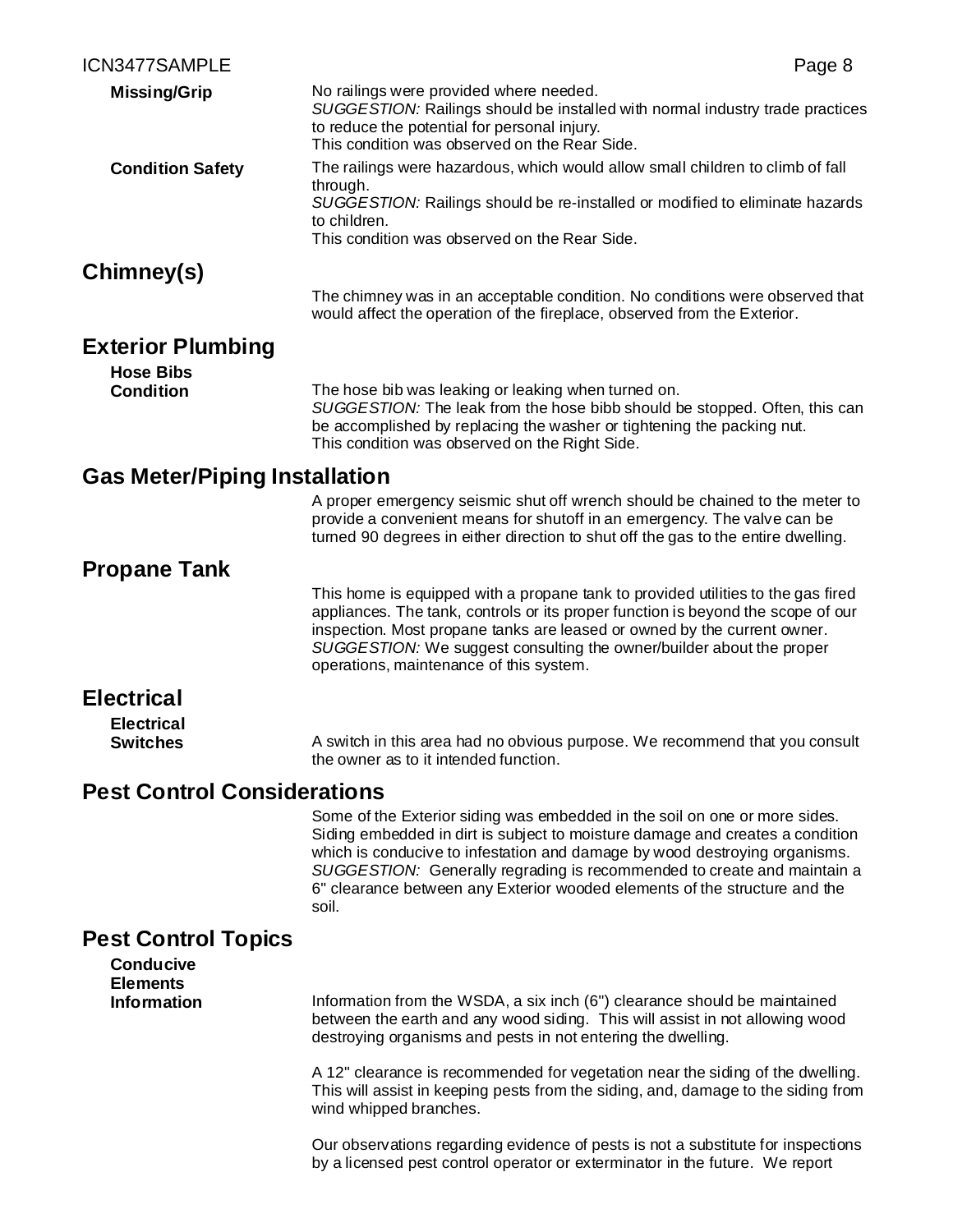# **Paint/Caulking**

The house was recently painted and shrinkage has occurred at various areas, but this is a common condition with new homes. This condition has allowed the caulking and the underside of the edges of the siding to become exposed. It is recommended that these areas that have experienced shrinkage be repainted or "touched-up" as necessary to protected the exposed materials. This may need to be repeated several time as the house and materials age.

#### **Additional Comments**

The doorbell failed to respond during our inspection. A further investigation and repair will be required to restore its proper operation.

#### **General Exterior Comments**

Exterior features were generally in acceptable condition. Any exceptions have been commented in this section and elsewhere in this report. Regular maintenance as noted in this report will help extend the service life of the "weather shell".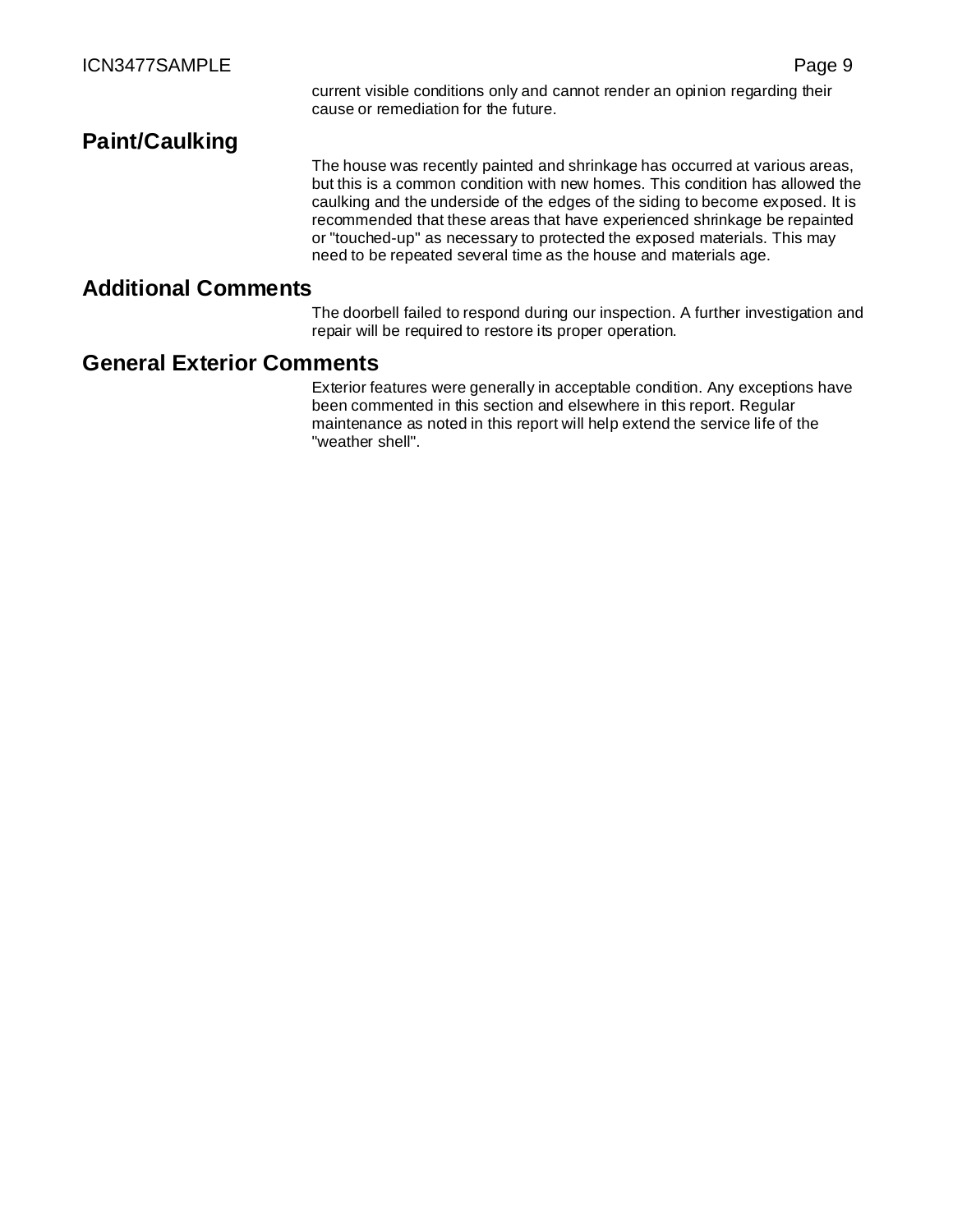# CRAWL SPACE

Many of the dwelling's structural elements and portions of it's mechanical systems are visible inside the Crawl Space. These include the foundation, portions of the structural framing, the distribution systems for electricity, plumbing and heating. Each accessible and visible component and system was examined for proper function, excessive wear or abnormal deterioration and general state of repair. It is not unusual to find occasional moisture and dampness in the Crawl Spaces and we advise annual inspections of this area.

Significant or frequent water accumulation can affect the structures foundation and support system and would indicate the need for further evaluation by professional drainage contractor. We advise to monitor your Crawl Space during the rainy season.

# **General Information About The Underbuilding Crawl Space**

| <b>Foundation Type</b>               | The foundation type, or design, was a post and pier with perimeter walls.                                                                                                                                                                 |
|--------------------------------------|-------------------------------------------------------------------------------------------------------------------------------------------------------------------------------------------------------------------------------------------|
| <b>Foundation</b><br><b>Material</b> | The primary foundation material was poured-in-place concrete.                                                                                                                                                                             |
| <b>Insulation</b>                    | The thermal insulation material visible under the floors was fiberglass batts.                                                                                                                                                            |
|                                      | The thermal resistance or "R" value was R-30, 9.9".                                                                                                                                                                                       |
| <b>Access</b>                        | The Crawl Space was accessed for a closer examination from a hatch in the<br>floor of the Entry Hallway Closet.                                                                                                                           |
| <b>Crawl Space Hatch</b>             |                                                                                                                                                                                                                                           |
|                                      | The Crawl Space area is considered deep and is difficult to access due to the<br>overall height.<br>SUGGESTION: It is recommended that the access be provided with a step                                                                 |
|                                      | ladder system for an easier and safer access.                                                                                                                                                                                             |
| <b>Anchor Bolts</b>                  |                                                                                                                                                                                                                                           |
| <b>Definition</b>                    | Anchor bolts are fasteners that connect the wood framing to the foundation.<br>They limit the ability of the framing to move independently on the foundation in<br>the event of a seismic event.                                          |
| <b>Condition</b>                     | Anchor bolts were observed at the time of the inspection. Due to the design of<br>the structure we cannot verify the presence or condition of every anchor bolt. No<br>action is indicated.                                               |
| <b>Mudsill</b>                       |                                                                                                                                                                                                                                           |
|                                      | The mudsill is the first wood member installed on top of the foundation. Where<br>available to view it was in acceptable condition.                                                                                                       |
| <b>Piers</b>                         |                                                                                                                                                                                                                                           |
|                                      | The concrete piers were in acceptable condition at the time of the inspection.                                                                                                                                                            |
| <b>Posts</b>                         |                                                                                                                                                                                                                                           |
|                                      | The girder beam and post connections (gusset plates) were not reinforced<br>according to present standards. No adverse effects were observed due to this<br>condition. Upgrading would be considered optional but a beneficial upgrade to |

help improve seismic resistance.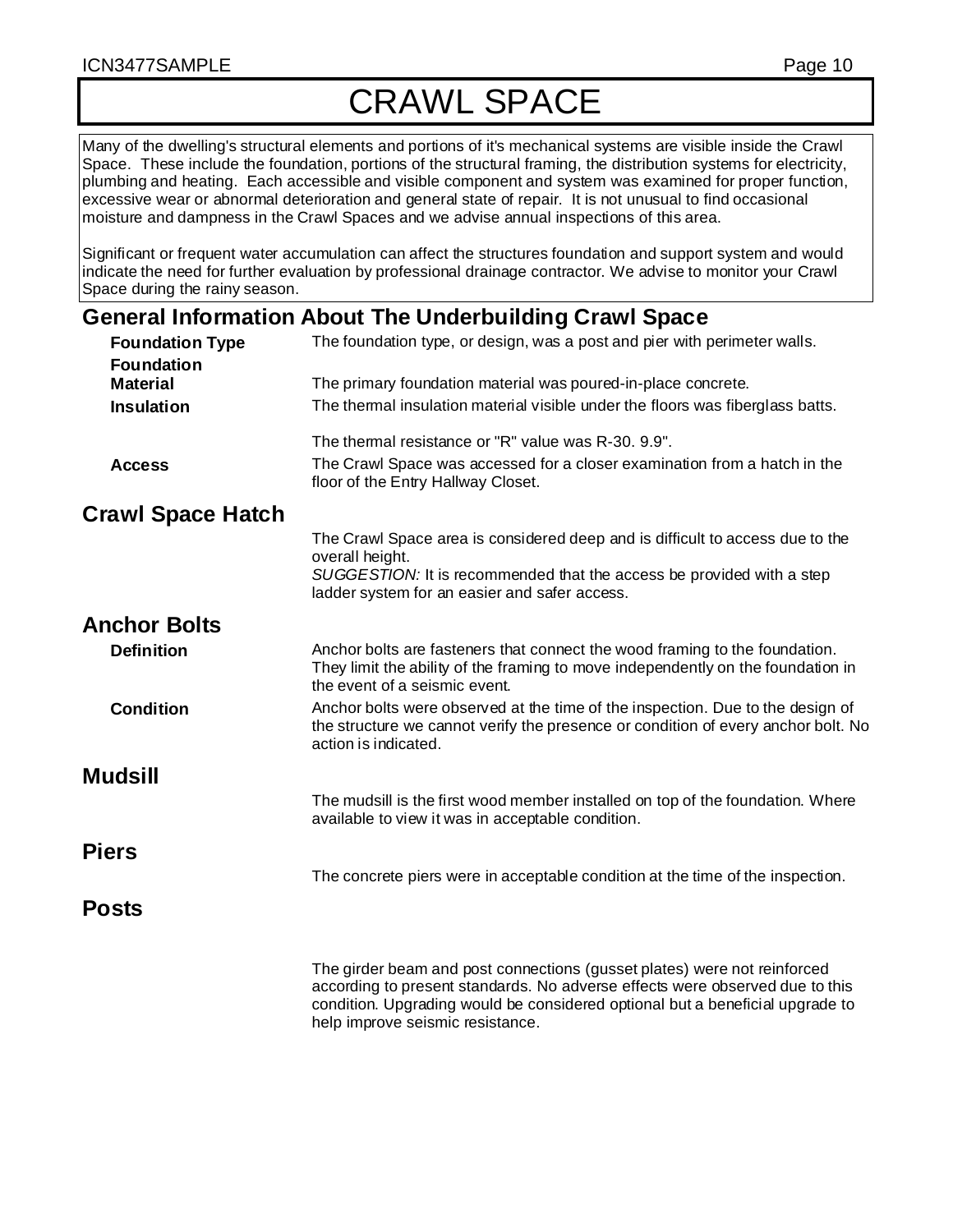# **Subflooring**

The subflooring was concealed by insulation or finished surfaces and generally could not be visually inspected. However, the areas immediately around the plumbing supply and waste lines was checked and no adverse conditions were observed during our inspection.

### **Crawl Space Moisture**

Soil in the Crawl Space was damp at the time of the inspection. This is a normal condition and no adverse conditions related to moisture was observed during our inspection.

*SUGGESTION:* We advise monitoring during the rainy seasons and drainage upgrades if warranted.

# **Crawl Space Ventilation**

Ventilation of the Crawl Space was adequate at the time of the inspection. We advise that all of the vents be clear of insulation floor batts and Exterior debris at all times to allow adequate ventilation at all times.

# **Mechanical Vents and Ducts**

The duct from the Kitchen exhaust fan is improperly supported and will eventually fall down. This condition will allow fumes, grease and moisture to vent into the Crawl Space. *SUGGESTION:* We recommend the duct be properly strapped or supported to

the floor joists as needed to correct this condition.

# **Vapor Barrier**

**Vapor Information** An adequate vapor barrier will create a dry air space between the damp soil and the framing, which will limit the amount of moisture that is able to rise into the framing. This also reduces the possibility of future moisture damage which will also help keep the moisture content of the soil at an equilibrium. The preferred material for use as a vapor barrier over soil in the Crawl Space is 6 mil., or thicker, polyethylene often referred to as "visqueen".

**Condition** The soil has been covered with plastic sheeting as required to reduce the moisture levels in the Crawl Space. This is considered a beneficial feature and is required in this jurisdiction. We advise that the plastic always cover all exposed soil.

# **Interior Water Supply Piping**

The exposed and accessible supply piping was generally in acceptable condition.

# **Drain And Waste Lines**

The visible drain and waste lines were in acceptable condition.

# **Vent Lines**

The vent lines for the waste system which were visible were in acceptable condition. No action is indicated.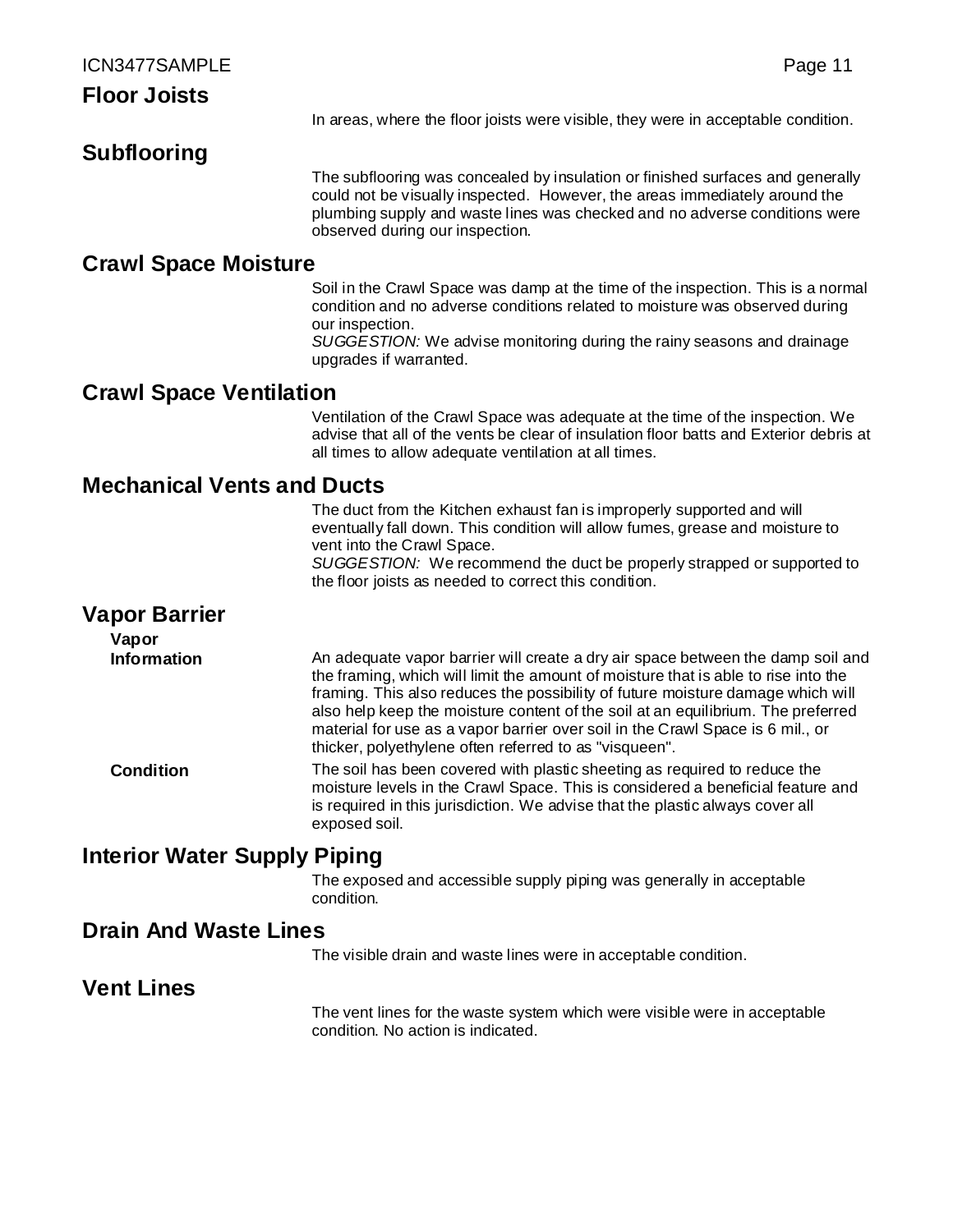| <b>Gas Piping</b>                     |                                                                                                                                                                                                                                     |
|---------------------------------------|-------------------------------------------------------------------------------------------------------------------------------------------------------------------------------------------------------------------------------------|
|                                       | The gas piping was in acceptable condition. No evidence of leakage was<br>detected at any of the exposed areas. Pressure testing may reveal leaks, but<br>this procedure would be considered beyond the scope of a home inspection. |
| <b>Electrical</b>                     |                                                                                                                                                                                                                                     |
| <b>Receptacles</b>                    | The receptacle(s) in this area were missing their cover plates.<br>SUGGESTION: All missing cover plates should be replaced to restore proper<br>function and reduce the risk of personal injury from shocks or shorts.              |
| <b>Heating Air Distribution Ducts</b> |                                                                                                                                                                                                                                     |
| <b>Insulation</b>                     | Visible sections of the ducts were insulated by fiberglass and/or flexible ducts<br>made with insulation. These covers are in serviceable condition.                                                                                |
|                                       |                                                                                                                                                                                                                                     |

# **Floor Insulation**

The floor insulation viewed from the Crawl Space, was is in acceptable condition. The insulation in this area should be periodically inspected to confirm that it has not fallen out place.

# **Pest Control Topics**

# **Ants/Termites/**

**Beetles** The area was inspected for any infestations of wood destroying organisms (W.D.O.). No evidence was found to indicate any infestation. *SUGGESTION:* Periodic inspection of the area for any signs of W.D.O. is recommended.

# **Pest Control Issues In The Crawl Space**

Form-wood, cardboard on the ground or around the piers and/or scrap wood was left on the soil or at the base of the foundation in the Crawl Space. Cellulose debris can easily harbor wood destroying organisms.

*SUGGESTION:* Removal of all wood or other material containing cellulose in direct contact with the soil is recommended, to reduce a condition conducive to infestation by wood destroying organisms.



# **General Comments About The Underbuilding Crawl Space**

All visible structural elements, systems and components which were visible to view in the Crawl Space were generally in an acceptable condition at the time of our inspection. They were performing as would be expected for a dwelling of this type and age.

*SUGGESTION:*We suggest that a periodic inspection be performed in this area as a preventive measure and that the appropriate repairs or maintenance be performed if necessary.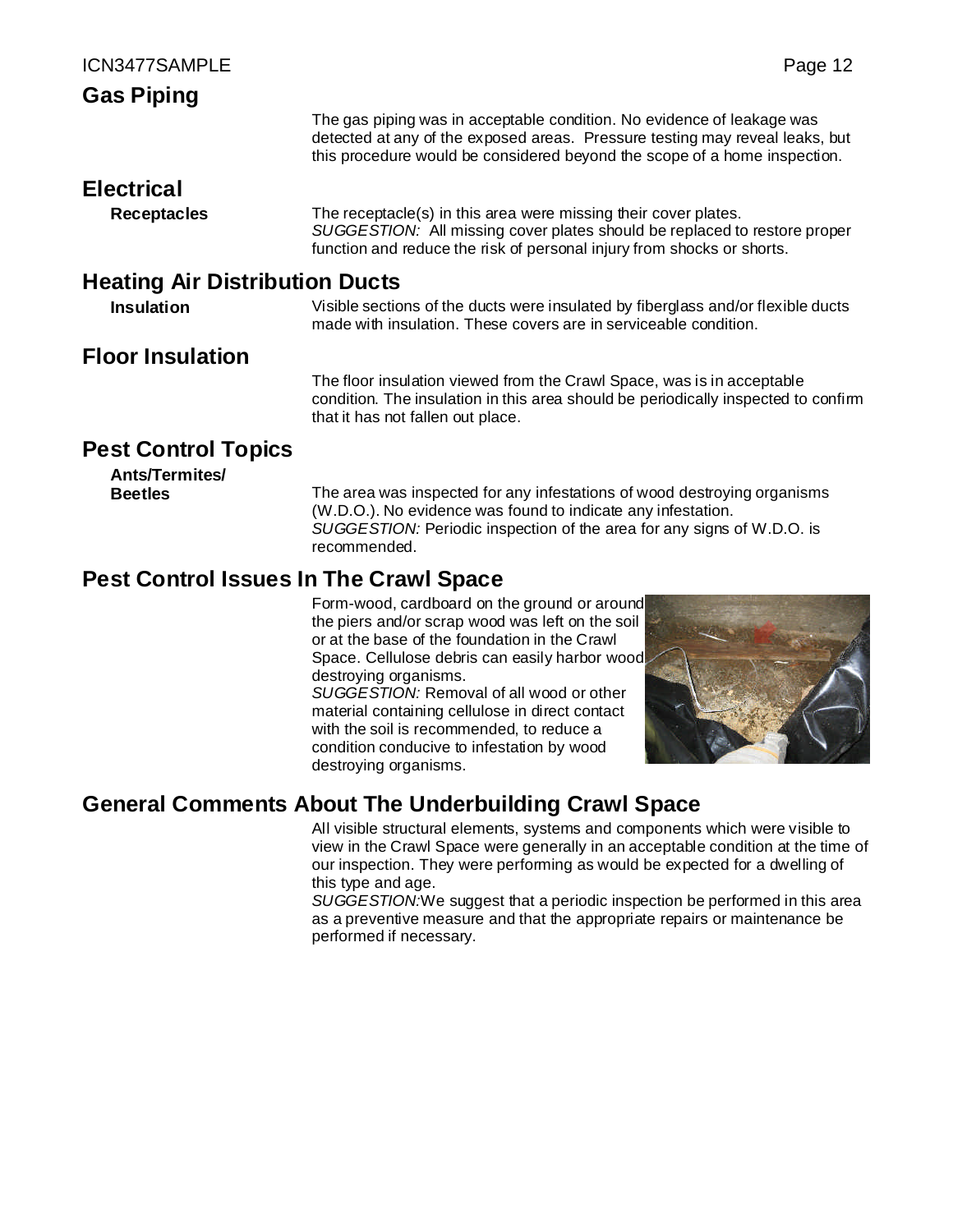# GARAGE/CARPORT STRUCTURE

The Garage is inspected as best as possible, but can be limited due to parked cars or personal stored items. Due to this area be cluttered or areas being inaccessible, it is common for sections that cannot not be fully inspected or items identified during our limited inspection. We suggest that a walk-through be performed once the home is vacant. If this is a new construction inspection or vacant home this area will be inspected thoroughly. Determining the heat resistance rating of fire walls and doors is beyond the scope of this inspection. Flammable materials should not be stored within the Garage area if possible.

#### **Garage Door Openers**

|                                           | The Garage door opener operated properly to raise and lower the door,<br>including the auto reverse mechanism, which stopped and reversed direction<br>when striking an object.<br>SUGGESTION: We suggest that the door and opener be periodically lubricated<br>and to confirm that all hardware screws or nuts are secured.                             |
|-------------------------------------------|-----------------------------------------------------------------------------------------------------------------------------------------------------------------------------------------------------------------------------------------------------------------------------------------------------------------------------------------------------------|
| <b>Gutters</b>                            |                                                                                                                                                                                                                                                                                                                                                           |
| <b>Condition</b>                          | The gutters were in an acceptable condition.<br>SUGGESTION: Gutters should be cleaned of debris as necessary and<br>inspected on a regular basis.                                                                                                                                                                                                         |
| <b>Downspouts</b>                         |                                                                                                                                                                                                                                                                                                                                                           |
|                                           | The downspouts were properly installed and in acceptable condition. This is in<br>accordance with recommended and preferred practices. The discharge from<br>each downspout was routed in a underground drainage system away from the<br>dwelling to minimize water accumulation at the foundation. Any specific<br>exceptions are noted in this section. |
| <b>Electrical</b>                         |                                                                                                                                                                                                                                                                                                                                                           |
| <b>Switches</b>                           | A representative number of switches were operated and were determined to be<br>in acceptable condition.                                                                                                                                                                                                                                                   |
| <b>Overall Commentary On The Surfaces</b> |                                                                                                                                                                                                                                                                                                                                                           |
|                                           | The Interior walls and ceiling surfaces all gave the appearance of having been<br>professionally installed and were in an acceptable condition. Any exceptions                                                                                                                                                                                            |

will be noted in their respective sections.

# **General Comments About The Exterior**

Exterior features were generally in acceptable condition. Any exceptions have been commented on in the preceding section and elsewhere in this report. Regular maintenance will extend the service life of the "weather shell".

# **General Comments About The Garage**

This area was inspected and is in serviceable condition. Any repairs that are necessary will be noted above or in the Summary Review.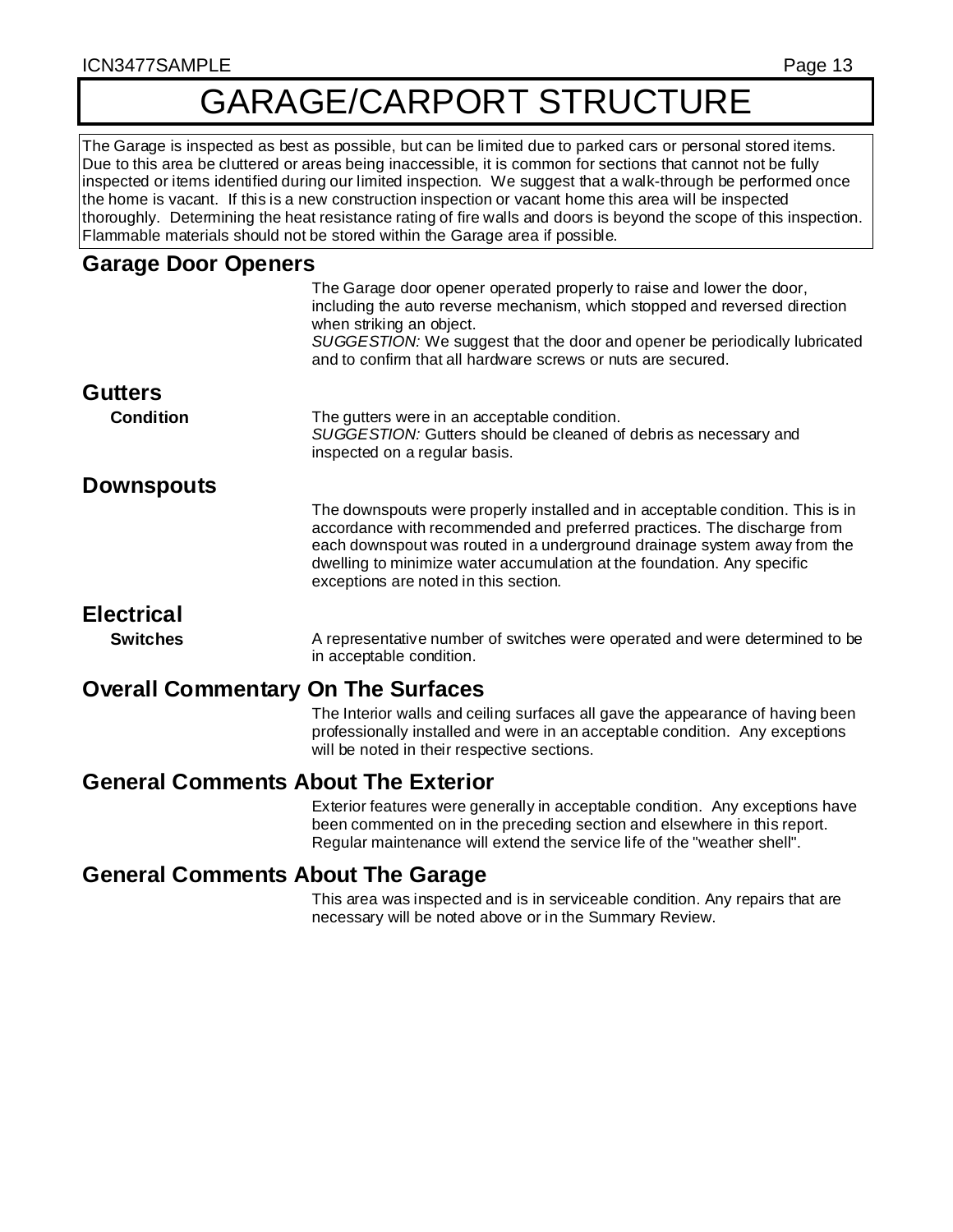# ROOF

The inspection of the roof system includes a visual examination of the surface materials, connections, penetrations and roof drainage systems. We examine the roofing material for damage and deterioration. We examine the roof system for possible leaks, damage and conditions that suggest limited remaining service life. We may offer opinions concerning repair and/or replacement if warranted. Opinions stated herein concerning the roofing material are based on the general condition of the roof system as evidence by our visual inspection.

**These do not constitute a warranty that the roof is or will remain, free of leaks. All roofing systems require annual maintenance**. Failure to perform routine maintenance will usually result in leaks and accelerated deterioration of the roof covering and flashings. When provided, our estimates of the roof's life expectancy are based on the assumption that the roof will be properly maintained during that period.

This report is issued in consideration a foregoing disclaimer in the future. The only way to determine whether a roof is absolutely water tight is to observe it during a prolonged rainfall. Many times, this situation is not present during the inspection and we cannot confirm this condition. We suggest that a annual inspection of the Attic area be performed where accessible to identify if any leaks are evident.

# **Useful Descriptive Information About This Roof**

| Area                     | The roof described in this section covered the Dwelling only.                                                  |
|--------------------------|----------------------------------------------------------------------------------------------------------------|
| <b>Slope</b>             | The slope or pitch or this roof was both Steep and Medium.                                                     |
| <b>Covering Material</b> | The material in the roof covering was Asphalt-composition shingles.                                            |
| Layers                   | Our examination of the roof revealed the amount of material in place. This was<br>One layer.                   |
| <b>Covering Age</b>      | The present roof covering was a new installation.                                                              |
| <b>Roof Flashings</b>    | The roof surface connections and penetrations are sealed with metal flashings<br>and mastic materials applied. |
| <b>Drainage Type</b>     | Water from the roof was drained through a system of gutters and downspouts.                                    |

# **Inspection Method For This Roof**

The inspection of the roof was conducted from the roof surface. The inspector walked on the surface and visually examined the accessible roofing components.

# **Composition Shingles**

**Condition** The roof surface has tom a shingle over the......

. *SUGGESTION:* It is recommended that this torn shingle be replaced as necessary to prevent further possible damage to the adjacent areas or future leakage.



# **Roof Sheathing**

The visible sections of the roof sheathing was in acceptable condition during our inspection.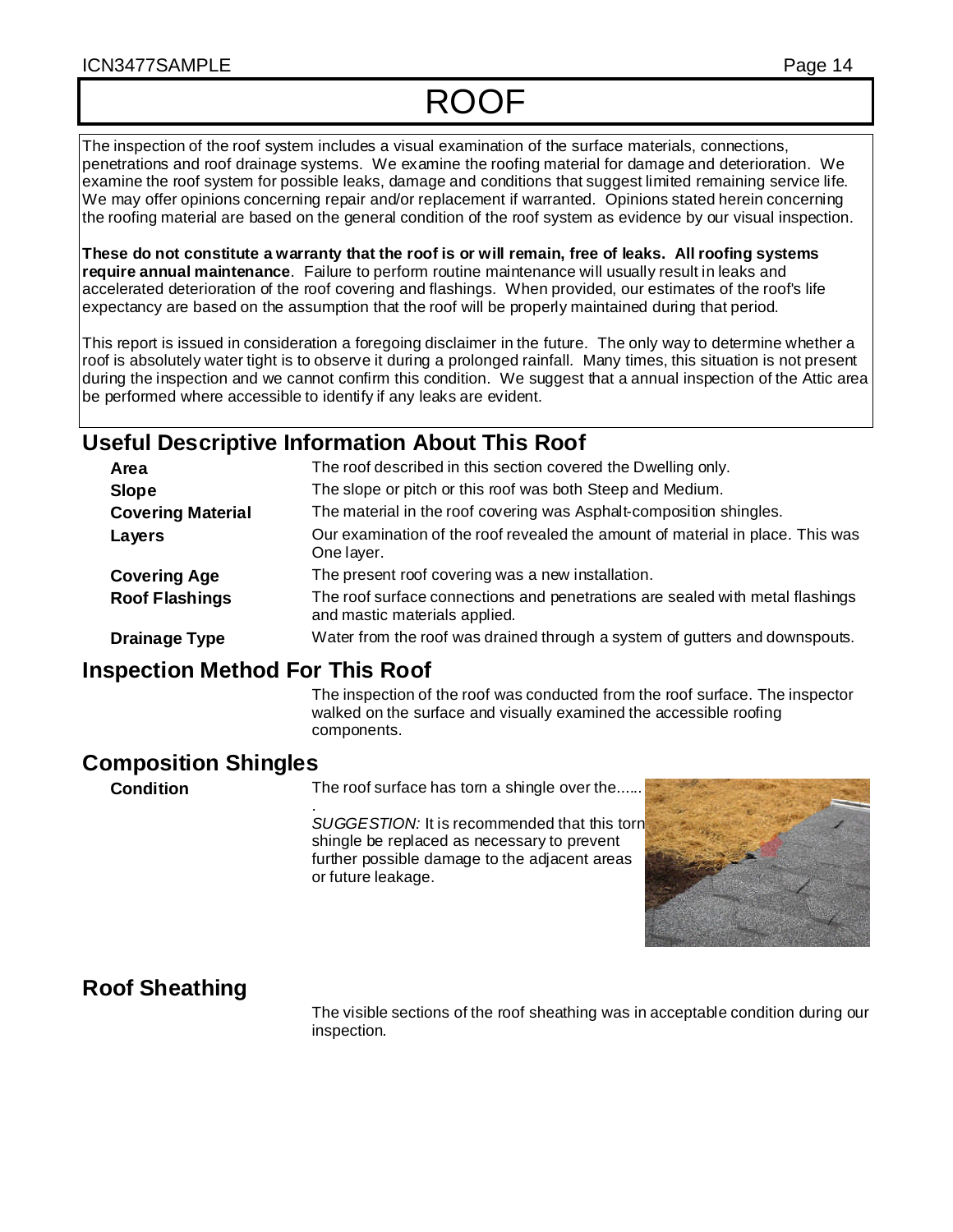| ICN3477SAMPLE                          | Page 15                                                                                                                                                                                                                                                                                                                                                          |
|----------------------------------------|------------------------------------------------------------------------------------------------------------------------------------------------------------------------------------------------------------------------------------------------------------------------------------------------------------------------------------------------------------------|
| <b>Flashings Overall</b>               |                                                                                                                                                                                                                                                                                                                                                                  |
|                                        | The accessible connection and penetration flashings are in acceptable<br>condition. Any exceptions are noted below.<br>SUGGESTION: The connections and penetrations should be periodically<br>examined for signs of leakage and repairs performed if necessary.                                                                                                  |
| <b>Plumbing Vents</b>                  |                                                                                                                                                                                                                                                                                                                                                                  |
|                                        | The plumbing vents were in acceptable condition.                                                                                                                                                                                                                                                                                                                 |
| <b>Roof Vents</b>                      |                                                                                                                                                                                                                                                                                                                                                                  |
|                                        | The accessible roof/attic vents are properly installed are performing their<br>intended function.                                                                                                                                                                                                                                                                |
| <b>Gutters</b>                         |                                                                                                                                                                                                                                                                                                                                                                  |
| <b>Material/Type</b>                   | Roof runoff water was collected and channeled to the gutters attached to the<br>fascia boards or to the ends of the rafters along the edge of the roof. The<br>gutters were made of Metal.                                                                                                                                                                       |
| <b>Condition</b>                       | The gutters were in an acceptable condition.<br>SUGGESTION: Gutters should be cleaned of debris as necessary and<br>inspected on a regular basis.                                                                                                                                                                                                                |
| <b>General Comments About The Roof</b> |                                                                                                                                                                                                                                                                                                                                                                  |
| <b>Condition</b>                       | The roof was newly installed. We observed no signs of details that would<br>suggest any serious improper installation and needed repairs at this time.                                                                                                                                                                                                           |
|                                        | The expected service life for a composition shingle roofing material is 15-20<br>years.                                                                                                                                                                                                                                                                          |
| <b>Maintenance</b>                     | All roof systems require annual, or even more frequent, maintenance. Failure to<br>perform periodic maintenance, will usually, result in leaks and accumulative<br>deterioration of the covering and flashing. Any estimate of the remaining life<br>expectancy must be based upon the assumption that the roof will receive<br>conscience periodic maintenance. |
|                                        | The only way to properly determine if the roofing material is leaking, is<br>during a heavy rain fall. If the weather conditions at the time of the<br>inspection were dry, leaking may not be detected. This inspection is<br>reported on only for conditions during the inspection.                                                                            |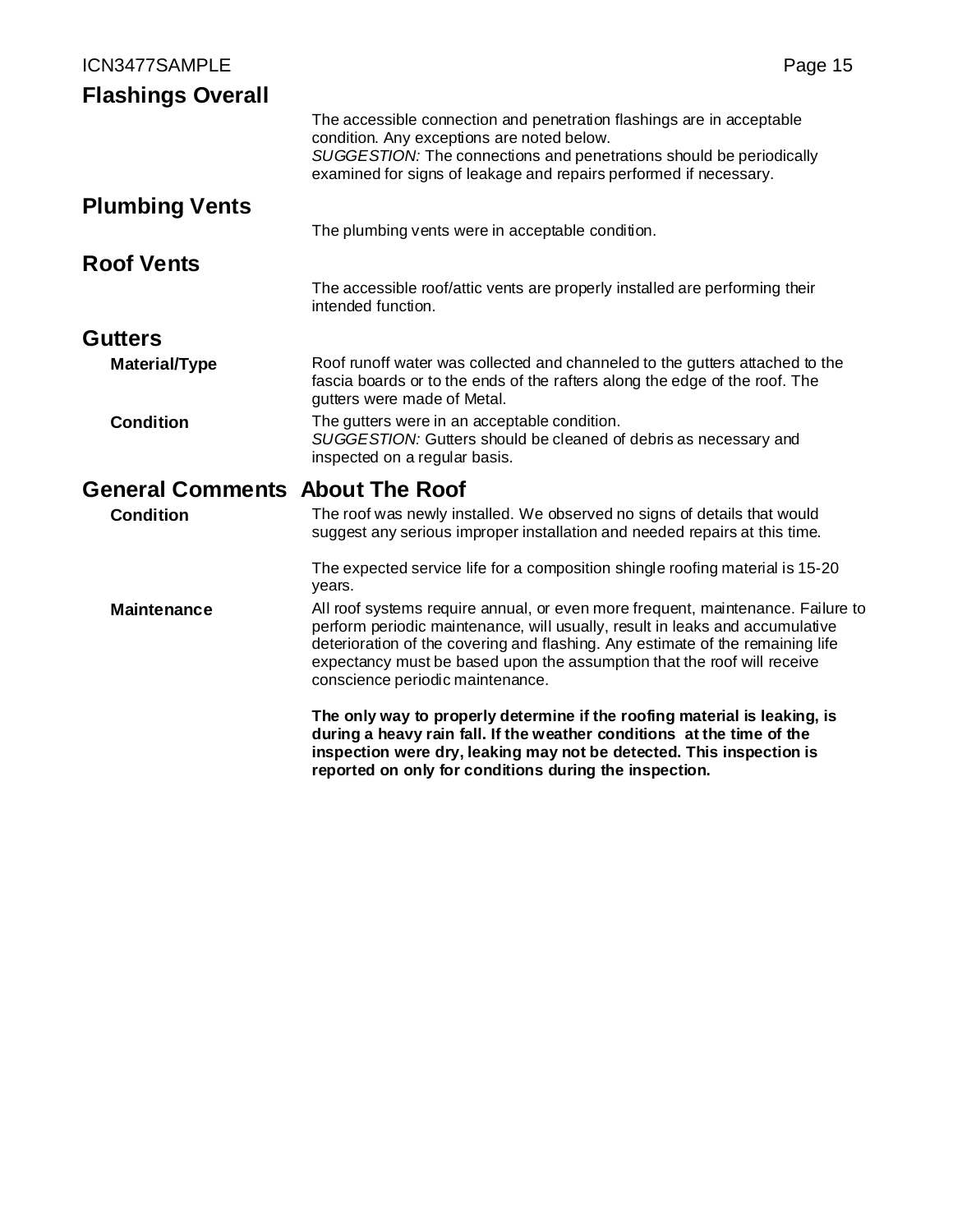#### ICN3477SAMPLE Page 16

# PLUMBING SYSTEM

Our Inspection of the plumbing system includes a visual examination of the exposed portions of the domestic water supply, drain waste, vent, gas lines, faucets, fixtures, valves, drains, traps, exposed pipes and fittings. These items are examined for proper function, excessive or unusual wear, leakage and general state of repair. The hidden nature of piping prevents inspection of every pipe and joint connection, especially in walls, floors and ceiling voids. A sewer lateral test is necessary to determine the condition of the underground sewer lines is beyond the scope of this inspection.

Our review of the plumbing system does not include landscape irrigation systems, water wells, on site and/or private water supply systems, off site community water supply systems, or private (septic) waste disposal systems unless specifically noted. Review of these systems could be performed by qualified specialists prior to closing of escrow.

#### **Information About The Plumbing System**

| <b>Main Supply</b>              | Water for domestic consumption was provided by a municipal or community<br>system.                                                                                                                                                                                              |
|---------------------------------|---------------------------------------------------------------------------------------------------------------------------------------------------------------------------------------------------------------------------------------------------------------------------------|
| <b>Waste Supply</b>             | The waste discharge was supplied by municipal or community service.                                                                                                                                                                                                             |
| <b>Main Supply</b>              |                                                                                                                                                                                                                                                                                 |
| <b>Materials</b>                | The main water supply line, the line bringing the supply to the dwelling, was<br>Plastic.                                                                                                                                                                                       |
| <b>Dwelling Supply</b>          |                                                                                                                                                                                                                                                                                 |
| <b>Material</b>                 | The water supply piping inside the dwelling, used to deliver water to the fixtures<br>was Copper.                                                                                                                                                                               |
| <b>Waste Supply</b>             |                                                                                                                                                                                                                                                                                 |
| <b>Material</b>                 | The drain, waste and vent (DWV) piping within the dwelling was ABS Plastic.                                                                                                                                                                                                     |
| <b>Water Supply</b>             |                                                                                                                                                                                                                                                                                 |
| <b>Pressure</b>                 | The water pressure, as measured from the Exterior of the dwelling was Medium<br>to Normal (35-55 psi).                                                                                                                                                                          |
| <b>Main Water Supply</b>        |                                                                                                                                                                                                                                                                                 |
|                                 | The visible portions of the main water supply piping was in acceptable<br>condition.                                                                                                                                                                                            |
| <b>Interior Water Supply</b>    |                                                                                                                                                                                                                                                                                 |
|                                 | The exposed and accessible supply piping generally was in acceptable<br>condition.                                                                                                                                                                                              |
| <b>Water Pressure</b>           |                                                                                                                                                                                                                                                                                 |
|                                 | Functional flow of water at remote fixtures was judged to be adequate. Several<br>fixtures were operated at the same time. Minor changes in flow when other<br>fixtures are turned on or off is concerted to be normal. The systems water<br>pressure, was within normal range. |
| <b>Water Shut Off Condition</b> |                                                                                                                                                                                                                                                                                 |
|                                 | The main water shut off valve was located. Testing the operation of this valve is<br>not within the scope of a home inspection.<br>SUGGESTION:Operation of the valve periodically will keep it functional and<br>maximize it's service life.                                    |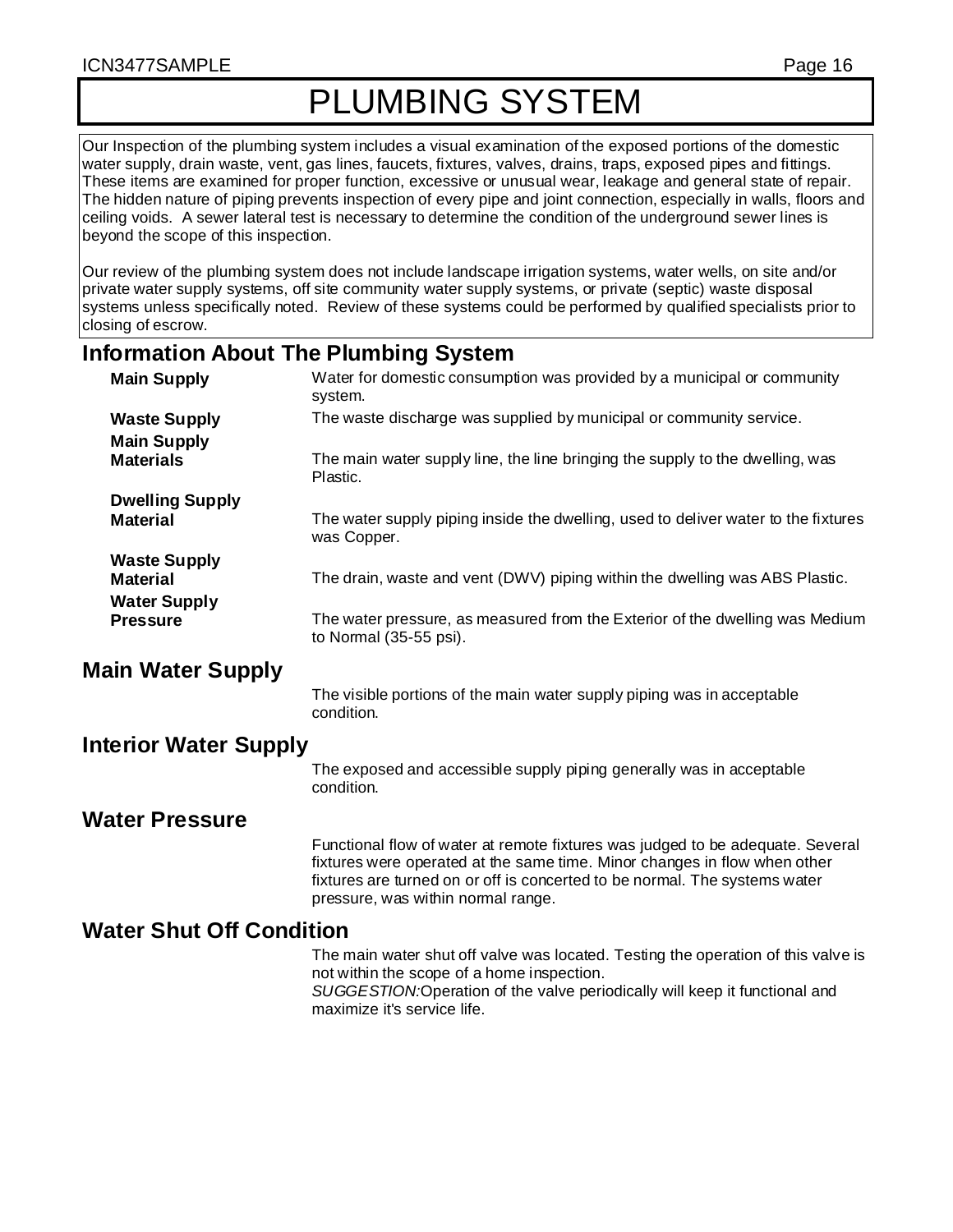| <b>Fixtures Overall</b>      |                                                                                                                                                                                                                                                 |
|------------------------------|-------------------------------------------------------------------------------------------------------------------------------------------------------------------------------------------------------------------------------------------------|
|                              | The plumbing fixtures were operating and were in satisfactory condition at the<br>time of the inspection.<br>SUGGESTION: Routine maintenance should keep them functional and<br>maximize their service life.                                    |
| <b>Drain And Waste Lines</b> |                                                                                                                                                                                                                                                 |
|                              | The visible drain and waste piping were in acceptable condition.                                                                                                                                                                                |
| <b>Vent Lines</b>            |                                                                                                                                                                                                                                                 |
|                              | The visible portions of the vent piping for the dwelling were in acceptable<br>condition.                                                                                                                                                       |
| <b>Expansion Tank</b>        |                                                                                                                                                                                                                                                 |
|                              | An expansion tank was not observed to help relieve hot water pressure due to a<br>anti backflow valve in the main water supply pipe. This is required and is NOT<br>installed.<br>SUGGESTION: We recommend that an expansion tank be installed. |
|                              | <b>General Comments About The plumbing System</b>                                                                                                                                                                                               |
|                              | The plumbing system and components appeared to be in acceptable condition<br>and operating as intended. Functional flow and adequate drainage was<br>observed at each tested area as required. Specific exceptions may be noted in              |

other sections of this report.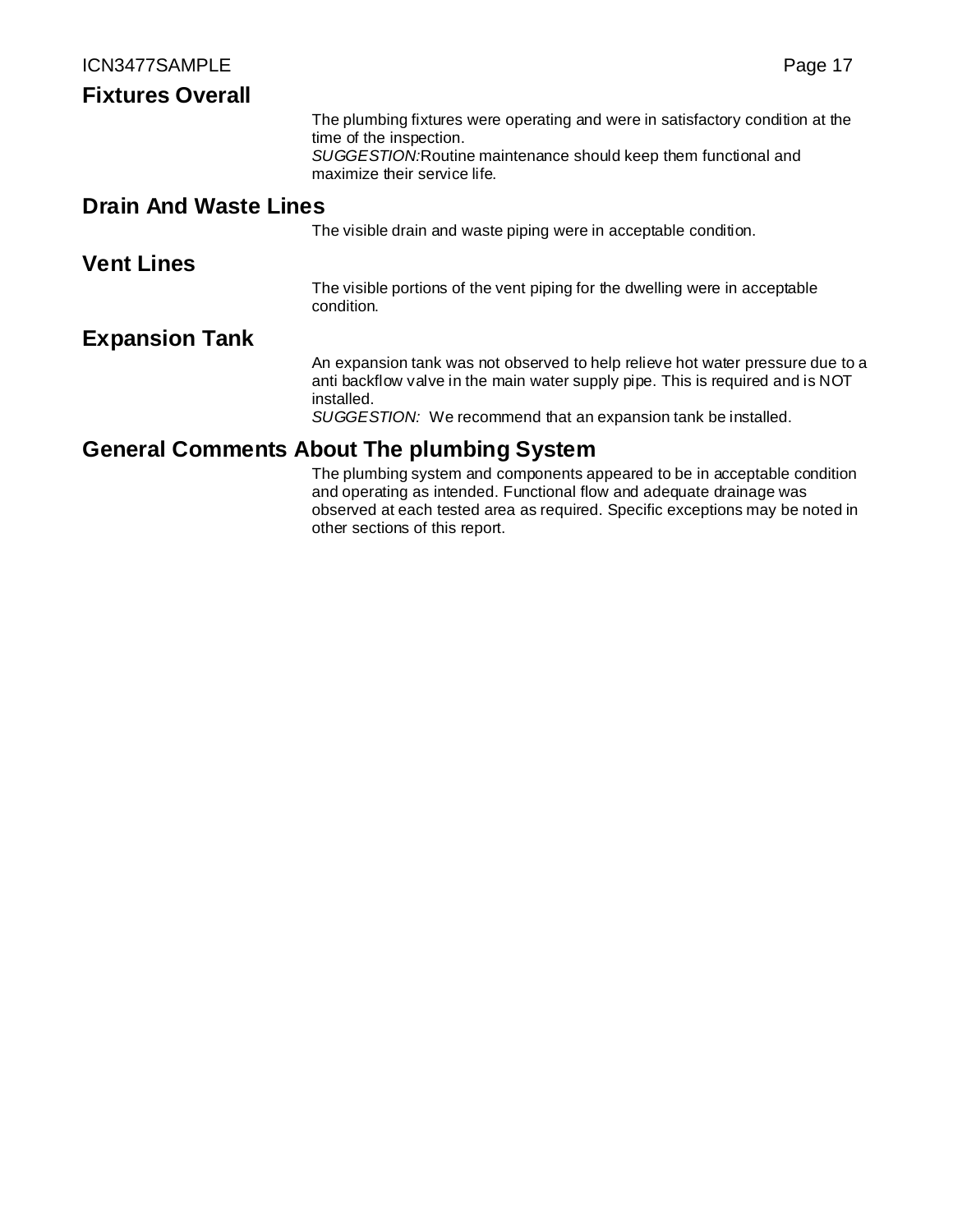# ELECTRICAL SYSTEM

Our examination of the electrical system includes a visual examination of the exposed and accessible branch circuits, wiring, service panel, over current protection devices, lighting fixtures, switches, and receptacles. Service equipment, proper grounding, wiring methods and bonding are focal points. We inspect for adverse conditions such as improper installation of aluminum wiring, lack of grounding and bonding, over-fusing, exposed wiring, open-air wire splices, reverse polarity and defective GFCI's. The hidden nature of the electrical wiring prevents inspection of every length of wire or their connections. Telephone, video, cable, audio, security systems and other low voltage systems were not included in this inspection unless specifically noted. We recommend you have the seller or a specialist demonstrate the serviceability or locations of these systems to you if necessary.

Any electrical repairs attempted by anyone other than a licensed electrician should be approached with caution. The power to the entire house should be turned off prior to beginning any repair efforts, no matter how trivial the repair may seem. Aluminum wiring requires periodic inspection and maintenance by a licensed electrician. Operation of time clock motors is not verified. Inoperative light fixtures often lack bulbs or have dead bulbs installed. Light bulbs are not changed during the inspection, due to time constraints. Smoke Alarms should be installed within 15 feet of all Bedroom doors and in Bedrooms. These units should be tested monthly.

# **Descriptive Information About The Electrical System**

| <b>Entrance Service</b> | The service entry, supplying electricity into the dwelling was Underground.      |
|-------------------------|----------------------------------------------------------------------------------|
| Voltage                 | The voltage available at the dwelling was 120/240.                               |
| <b>Circuits</b>         | Branch circuit overloads was provided by circuit breakers.                       |
| Amperage                | The available ampacity provided through the service was 200 amps.                |
| Grounding               | The electrical system was grounded by driving a rod in the earth.                |
| <b>Wiring Method</b>    | The wire method provided in this structure is non-metallic sheath cable (romex). |

# **Electrical Meter Location**

The Electric Meter was located on the dwelling's Right Side.

# **Electrical Service Capacity**

The service entrance conductors, the wires which run from the meter to the main disconnect or the main service panel, were (#4/0) Aluminum (200 amps).

Determination of the service ampacity was based upon the size of the service entrance conductors. This is considered a adequate amount of power for the existing loads.

# **The Main Disconnect**

The main disconnect has a single pull switch. This was not tested during our inspection as this would interrupt power to the building.

# **Notes On The Main Service Panel**

**General** The main service panel was in acceptable condition with circuitry installed and protected in an acceptable manner.

**Circuit Breakers** The circuitry in the main panel was labeled, allowing individuals unfamiliar with the equipment to properly operate the equipment if necessary. *SUGGESTION:* When an opportunity arises, accurately testing the circuits by operating the breakers is recommended to confirm their labeling.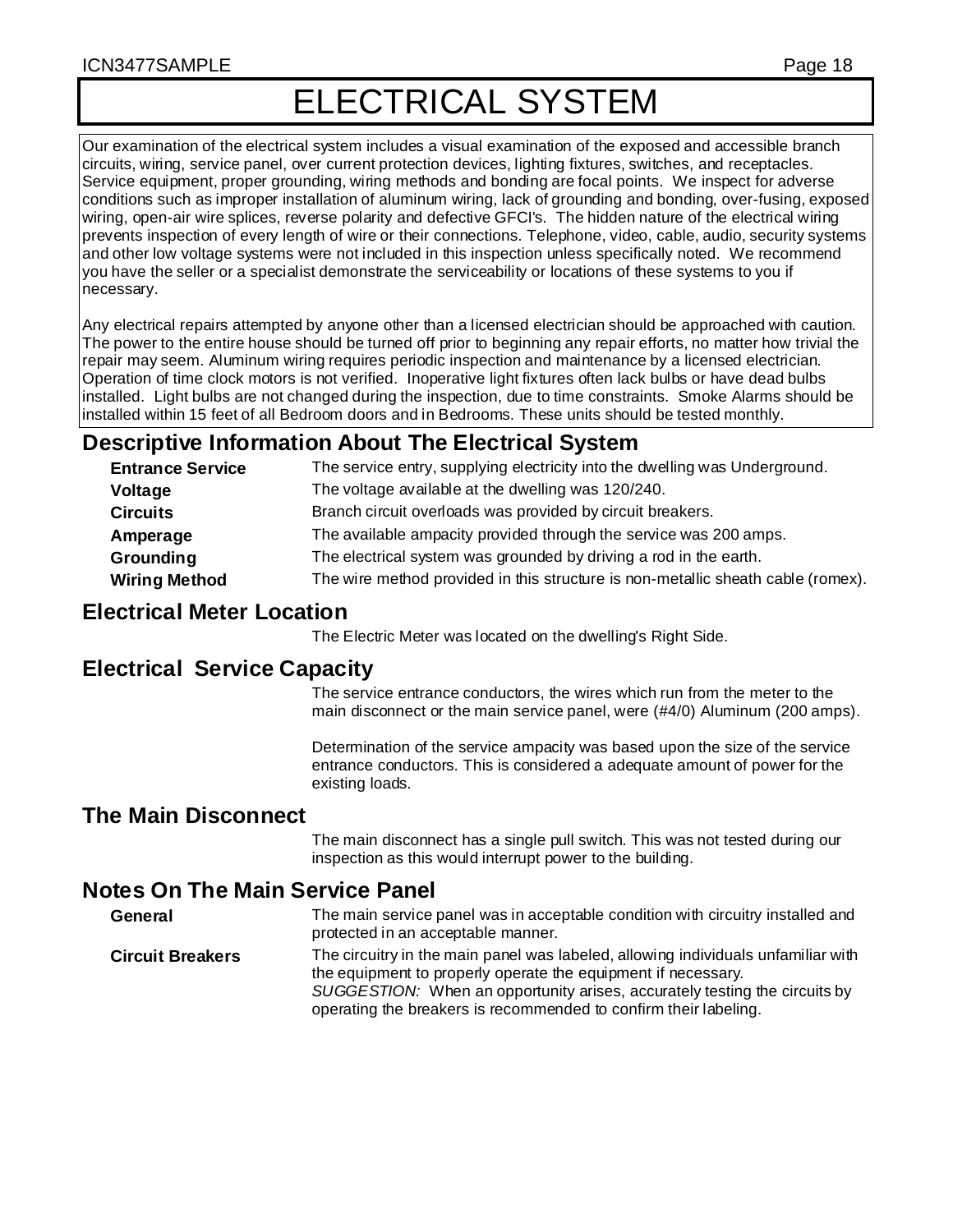| <b>Service Grounding</b>               |                                                                                                                                                                                                                                                                                                                                                            |
|----------------------------------------|------------------------------------------------------------------------------------------------------------------------------------------------------------------------------------------------------------------------------------------------------------------------------------------------------------------------------------------------------------|
|                                        | The system and equipment grounding were acceptable.                                                                                                                                                                                                                                                                                                        |
| <b>Receptacles: Overall</b>            |                                                                                                                                                                                                                                                                                                                                                            |
|                                        | A random selection of accessible receptacles were tested and found to be in<br>acceptable condition at the time of the inspection.                                                                                                                                                                                                                         |
| <b>Switches: Overall</b>               |                                                                                                                                                                                                                                                                                                                                                            |
|                                        | A representative number of switches were operated and were determined to be<br>in acceptable condition.                                                                                                                                                                                                                                                    |
| Lights: Overall                        |                                                                                                                                                                                                                                                                                                                                                            |
|                                        | The light fixtures in this dwelling were in generally in operating and acceptable<br>condition. Any exceptions are noted in other sections of this report.                                                                                                                                                                                                 |
| <b>Ground Fault Circuit Protection</b> |                                                                                                                                                                                                                                                                                                                                                            |
| <b>Definition</b>                      | GFCI (ground fault circuit interrupter) protection is a modern safety device<br>designed to help prevent shock hazards. GFCI breakers and receptacle's<br>function is to de-energize a circuit or a portion of a circuit when a hazardous<br>condition exists. GFCI protection is inexpensive and can provide a substantial<br>increased margin of safety. |
|                                        | Present requirement standards include receptacles near sink and wash basins.<br>In Bathrooms, Kitchen, Garages, Exterior, Crawl Spaces and sump pump<br>equipment.                                                                                                                                                                                         |
| <b>Condition</b>                       | GFCI (Ground Fault Circuit Interrupter) protection was installed for all of the<br>receptacles where this type of protection was required at the time of the<br>dwellings construction.<br>SUGGESTION: We recommend testing these devices on a monthly basis.                                                                                              |
| Wiring: Overall                        |                                                                                                                                                                                                                                                                                                                                                            |
|                                        | The accessible or visible wiring in this structure was in acceptable condition<br>where inspected.                                                                                                                                                                                                                                                         |
|                                        | <b>General Comments About The Electrical System</b>                                                                                                                                                                                                                                                                                                        |
|                                        | 実現 しょうしょう はんしょし<br>the change of the control of the control of the control of the control of the control of the control of the control of the control of the control of the control of the control of the control of the control of the control o                                                                                                          |

The electrical system was in acceptable condition and the components were properly installed. No unsafe conditions were observed in the readily accessible portions of the installation.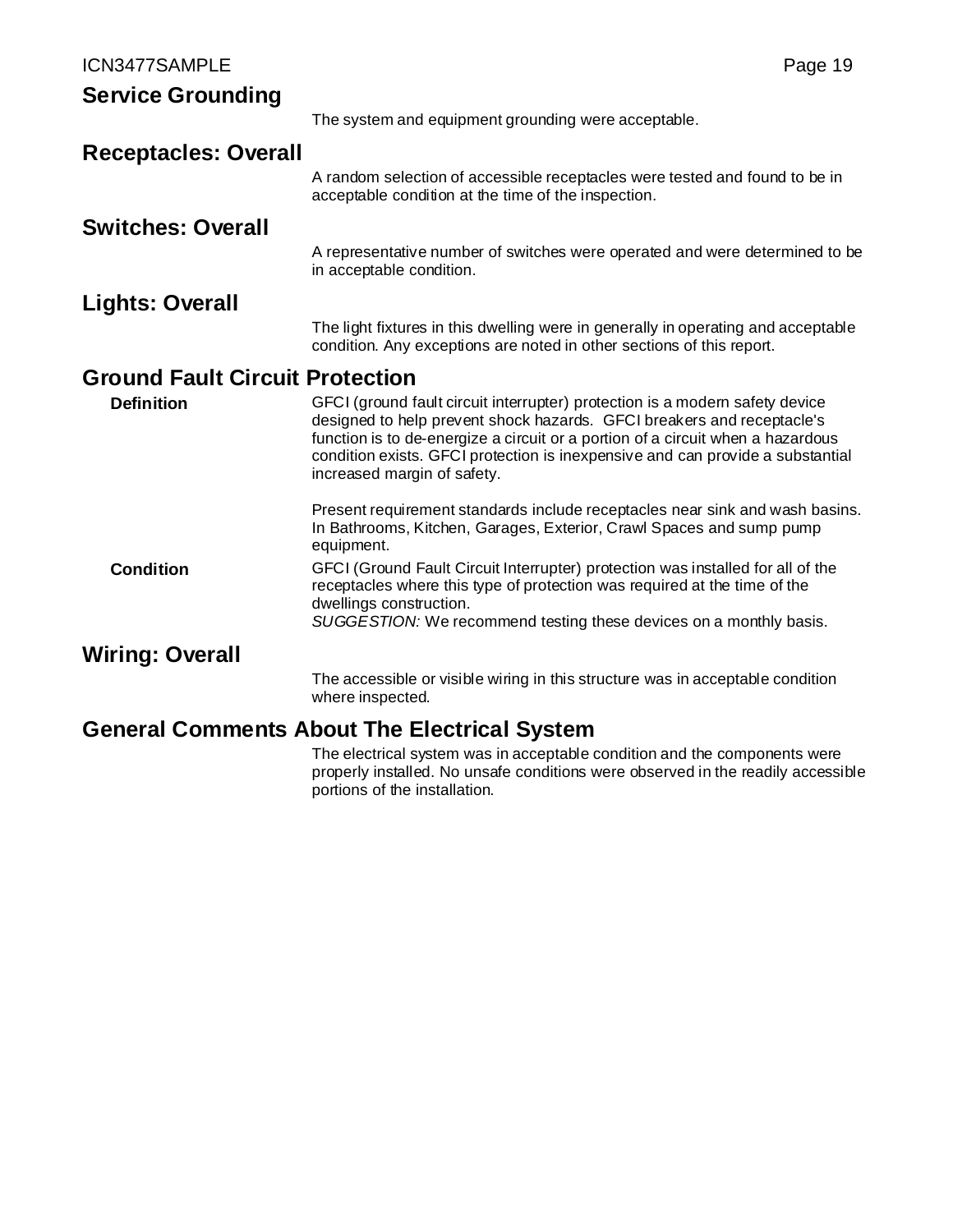# HEATING SYSTEM

Our examination of the heating system includes a visual examination of the exposed and accessible heating equipment, thermostat, safety controls, venting and the means of air distribution. Our inspection of the heating system includes activating the heating system via the thermostat and a visual examination of the accessible components listed below.

These items are examined for proper function, excessive or unusual wear and general state of repair. Heat exchangers are inaccessible by design, and are not part of the ASHI standards of practice. They must be completely removed from the furnace to be fully evaluated. Our inspection does not include disassembly of the furnace. The inspector cannot light pilot lights due to the liability. Safety devices are not tested by the inspector. To obtain maximum efficiency and reliability from your heating system, we recommend annual servicing and inspections by a qualified heating specialist.

Determining the condition of oil tanks, whether exposed or buried, is beyond the scope of this inspection. Leaking oil tanks represent an environmental hazard which is sometimes a costly condition to address.

# **Important Information About The Heating System**

| <b>Type</b>          | The heating type, dwelling was a forced air furnace.                          |
|----------------------|-------------------------------------------------------------------------------|
| Location             | The location of the heating unit for this dwelling was in the Hallway closet. |
| <b>Energy Source</b> | The energy source for the heating system for the dwelling was Propane.        |
| <b>Input Rating</b>  | The input rating for this heating plant was 80,000 BTU's.                     |
| Age                  | The heating system was an original installation when the dwelling was built.  |
| <b>Filter Size</b>   | The size of the filter in this system was 16"x20"x1".                         |

## **Heating System Notes**

| <b>Definition</b>             | Forced air furnaces operate by heating a stream of air moved by a blower<br>through a system of ducts. Important elements of the system include the heat<br>exchanger, exhaust venting, blower, controls, filters and ducting. |  |
|-------------------------------|--------------------------------------------------------------------------------------------------------------------------------------------------------------------------------------------------------------------------------|--|
| <b>Condition</b>              | The furnace was operated during the inspection with the thermostat controls. It<br>responded to the users controls.                                                                                                            |  |
| orred Hot Air Heat Exchanger: |                                                                                                                                                                                                                                |  |

# **Forced Hot Air Heat Exchanger**

|                     | The accessible sections of the heat exchanger was inspected only. The majority<br>of the heat exchanger is inaccessible and we cannot comment on its overall<br>condition. Due to the design of the furnace it is always possible that damage<br>may exist in the inaccessible areas. A further inspection can be performed<br>during servicing. |
|---------------------|--------------------------------------------------------------------------------------------------------------------------------------------------------------------------------------------------------------------------------------------------------------------------------------------------------------------------------------------------|
| <b>Inducer Fan</b>  |                                                                                                                                                                                                                                                                                                                                                  |
|                     | The furnace is equipped with a inducer fan that assist the flue exhaust gases<br>out of the unit. This feature was in serviceable condition during our inspection.                                                                                                                                                                               |
| <b>Gas Valve</b>    |                                                                                                                                                                                                                                                                                                                                                  |
|                     | The automatic gas control valve functioned as intended during the operation of<br>the furnace.                                                                                                                                                                                                                                                   |
| <b>Blower/Motor</b> |                                                                                                                                                                                                                                                                                                                                                  |
|                     | The blower generally operated satisfactorily during the inspection.                                                                                                                                                                                                                                                                              |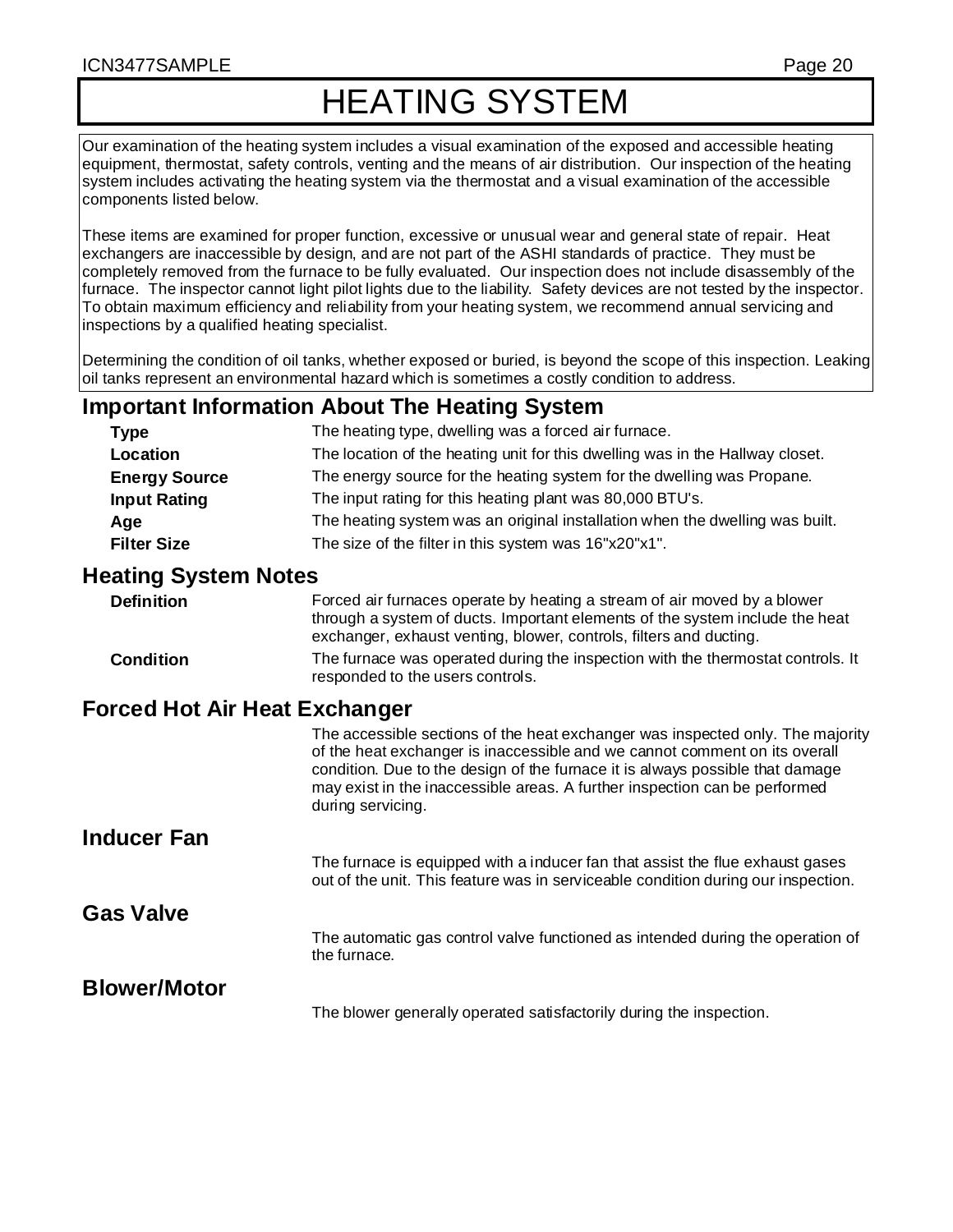# **Blower/Limit Switch**

The furnace limit switch, which activates the blower on and off was functioning as designed during our inspection of the furnace. The high limit switch setting was not tested during our routine operation of the furnace, this would required the operation of the furnace without the blower air flowing across the heat exchanger.

# **Heating Plant Gas Supply Connections And Shut Off Valve**

| <b>Shut Off Valve</b> | The gas supply piping installation included a 90 degree shutoff valve in the<br>vicinity of the unit for service, personnel and emergency use. The valve was not<br>operated, but this age and style of valve is normally found to be operable by<br>hand and trouble free. |
|-----------------------|-----------------------------------------------------------------------------------------------------------------------------------------------------------------------------------------------------------------------------------------------------------------------------|
| <b>Connections</b>    | The gas connector was an approved flexible type in acceptable condition.                                                                                                                                                                                                    |
| <b>Burners</b>        |                                                                                                                                                                                                                                                                             |
|                       | The operation of the furnace activated the burners during our inspection. The<br>burners were found to be in good working order and should be cleaned during                                                                                                                |

# **The Combustion Air Supply**

**Definition** Combustion air provides the oxygen for fuel burning appliances. Adequate ventilation around all fuel burning appliances is vital for their safe operation. The air can come from inside or outside, provided that industry standards are met.

servicing to allow a proper and dependable operation.

**Condition** The combustion air supply was adequate for this unit.

# **Venting System Condition**

The visible sections of the heating plant's venting system was properly installed and was functioning as designed.

# **Notes On The Air Filter(s)**

The air filter for the heating unit was a high efficiency, accordion (pleated) style filter.

*SUGGESTION:*We suggest replacement at least every three months to allow for its best operation.

### **Return Air Distribution**

The return air for the heating system has been installed properly and in an acceptable condition.

#### **Heating Registers/Ducts**

The heating registers were inspected and were found to be providing adequate heated air supply to each room. *SUGGESTION:*We suggest that the registers be lifted and the ducts be vacuumed of any accumulated debris.

# **Thermostats**

Operation of the user controls on the thermostat caused the unit to respond.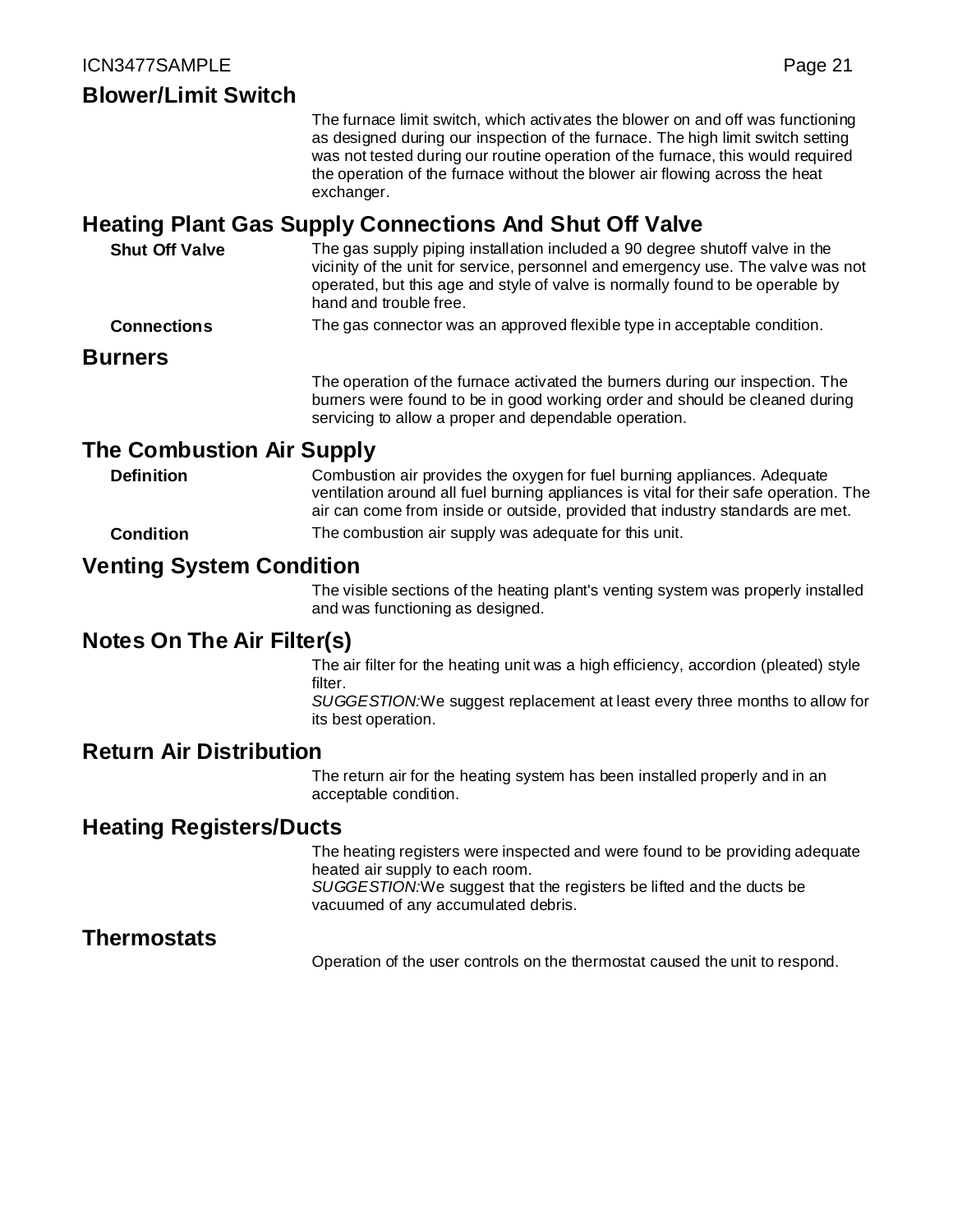#### **Whole House Ventilation System**

| <b>Definition</b>             | The return air duct has a separate air duct with a motorized damper that draws<br>fresh air from the outside. The flow of air is controlled by a timer on the furnace.<br>By setting the timer, you can control the amount of air entering and exiting the<br>dwelling. |
|-------------------------------|-------------------------------------------------------------------------------------------------------------------------------------------------------------------------------------------------------------------------------------------------------------------------|
| <b>Condition</b>              | The whole house fan/ventilation system was operated during our inspection.<br>The unit responded to the user controls as designed.                                                                                                                                      |
| <b>Installation Standards</b> |                                                                                                                                                                                                                                                                         |

**Standards** Present standards require that all gas fired furnaces be elevated to provide a minimum of 18" of clearance between any glow, spark or open flame and the Garage floor. This configuration helps prevent ignition of flammable liquids. **Condition** The furnace has been elevated above the Garage floor in accordance with industry standards.

# **General Comments About The Heating System**

The heating system responded to normal operating controls. Components were properly installed and acceptable. Routine maintenance will keep it functional and maximize it's service life.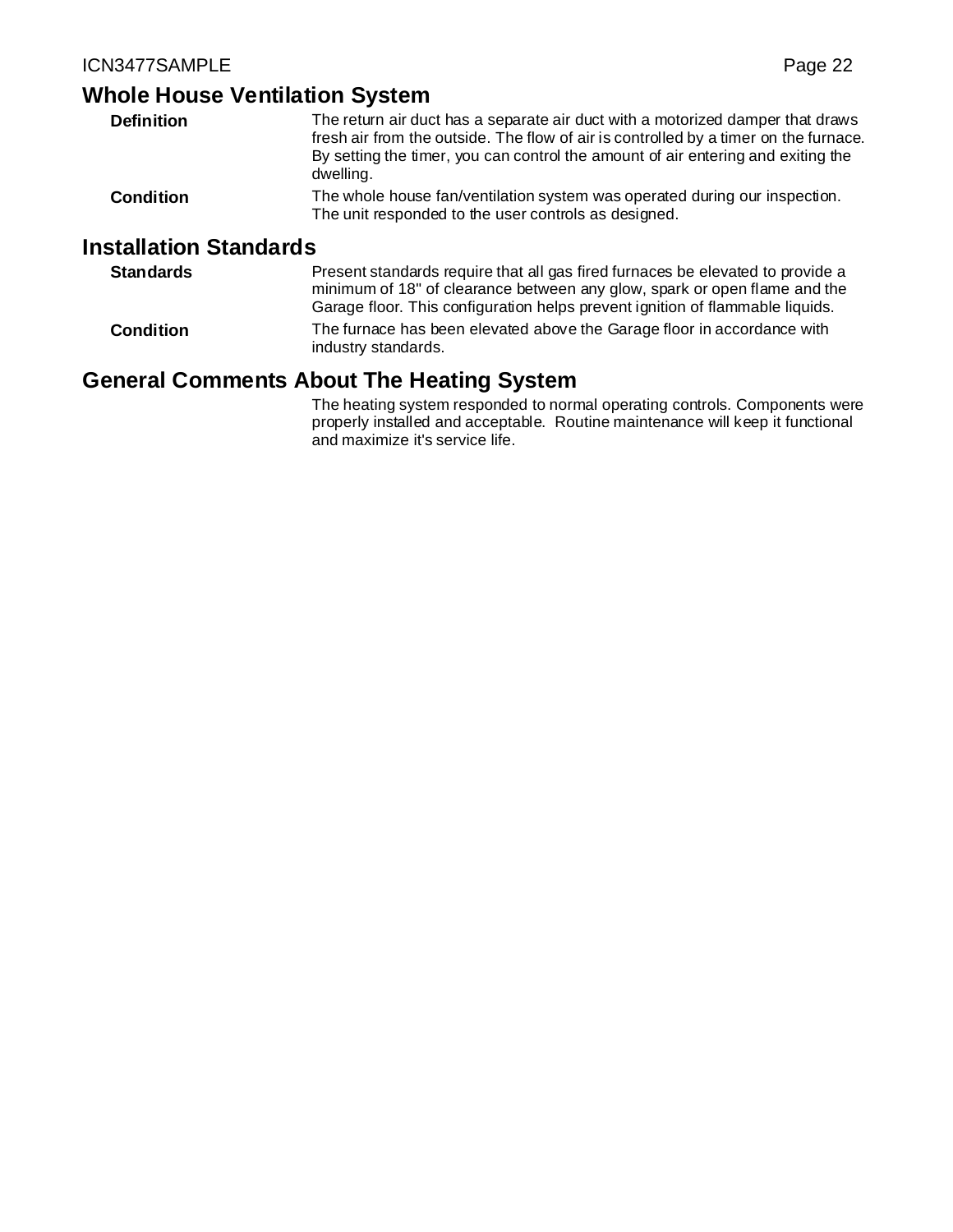# WATER HEATER

Our inspection of the water heater includes a visual examination of the accessible portions of the tank, gas, electrical and/or water connections, venting and safety valves. These items are examined for proper function, excessive or unusual wear, leakage and general state of repair.

# **Useful Information About The Water Heater(s)**

| Age                      | The water heater was an original installation when the dwelling was built.                                                                                                                                                     |
|--------------------------|--------------------------------------------------------------------------------------------------------------------------------------------------------------------------------------------------------------------------------|
| <b>Tank</b>              | Two free-standing units were connected in series. In this configuration, all of the<br>water to be heated enters one tank first, then moves to the second unit before<br>leaving it for distribution to the plumbing fixtures. |
| <b>Water Heater</b>      |                                                                                                                                                                                                                                |
| Capacity                 | The storage capacity of the water heater was 100 gallons.                                                                                                                                                                      |
| <b>Water Heater</b>      |                                                                                                                                                                                                                                |
| <b>Energy</b>            | The energy source for the water heater(s) was Electricity.                                                                                                                                                                     |
| <b>Water Connections</b> |                                                                                                                                                                                                                                |
| <b>Condition</b>         | The cold inlet and hot water outlet connections were properly installed and in<br>acceptable condition.                                                                                                                        |
| <b>Expansion tank</b>    | An expansion tank was not observed to help relieve hot water pressure due to a<br>anti backflow valve in the main water supply pipe. This is required and is NOT<br>installed.                                                 |
|                          | SUGGESTION: We recommend that an expansion tank be installed.                                                                                                                                                                  |
|                          |                                                                                                                                                                                                                                |

# **Temperature And Pressure Relief Valve**

| <b>T-P Relief Valve</b>             | The water heater installation included a temperature and pressure relief valve.<br>This device is an important safety device and should not be altered or tampered<br>with. No adverse conditions were observed. |
|-------------------------------------|------------------------------------------------------------------------------------------------------------------------------------------------------------------------------------------------------------------|
| <b>T-P Discharge</b><br><b>Pipe</b> | The discharge pipe for the temperature and pressure relief valve was too short.<br>SUGGESTION: For safety, the temperature and relief valve discharge pipe<br>should terminate within 6" of the grade (ground).  |

# **Heating Elements**

The heating elements were checked during the inspection and were found to operating and provided an adequate amount of hot water to the plumbing fixtures.

# **Hot Water Recirculating System**

The dwelling was equipped with a loop in the hot water piping to circulate water by convection so that hot water will be almost instant to plumbing fixtures. The system was in acceptable condition.

# **Seismic Restraint For The Water Heater(s)**

The water heater lacked seismic restraint as required when this unit was installed.

*SUGGESTION:* The water heater should be secured to help limit damage and provide a source of usable domestic water in the event of a major earthquake.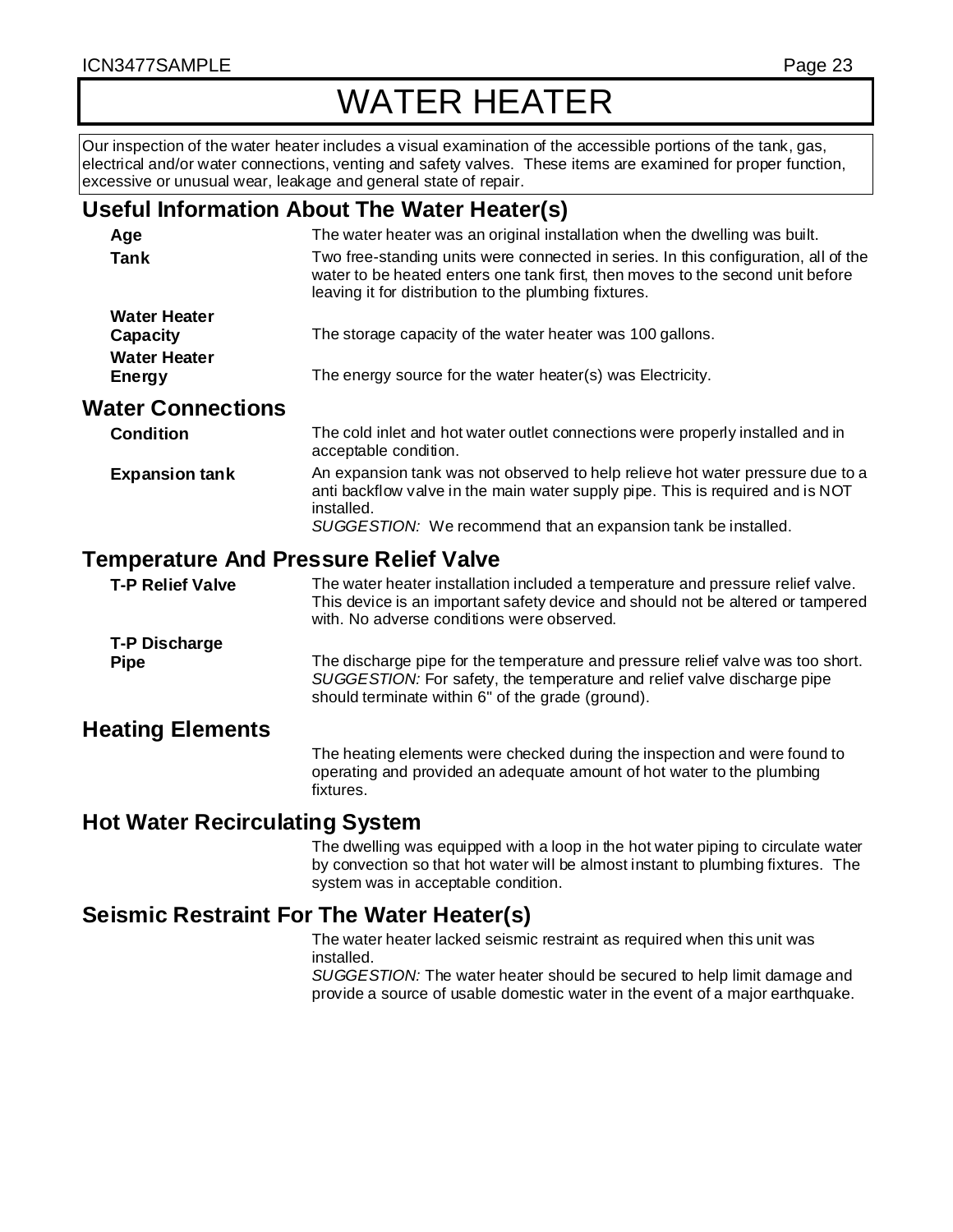# **Installation Standards**

**Standards** Present standards require the water heater be elevated to provide a minimum of 3" of clearance (except for the Garage) above the surrounding ground. This will prevent premature deterioration of the unit.

# **General Comments About The Water Heater**

The water heater was operating satisfactorily at the time of the inspection. *SUGGESTION:* We suggest regular routine maintenance to ensure the unit is working safely and dependably. The water heater service life was at it's early years.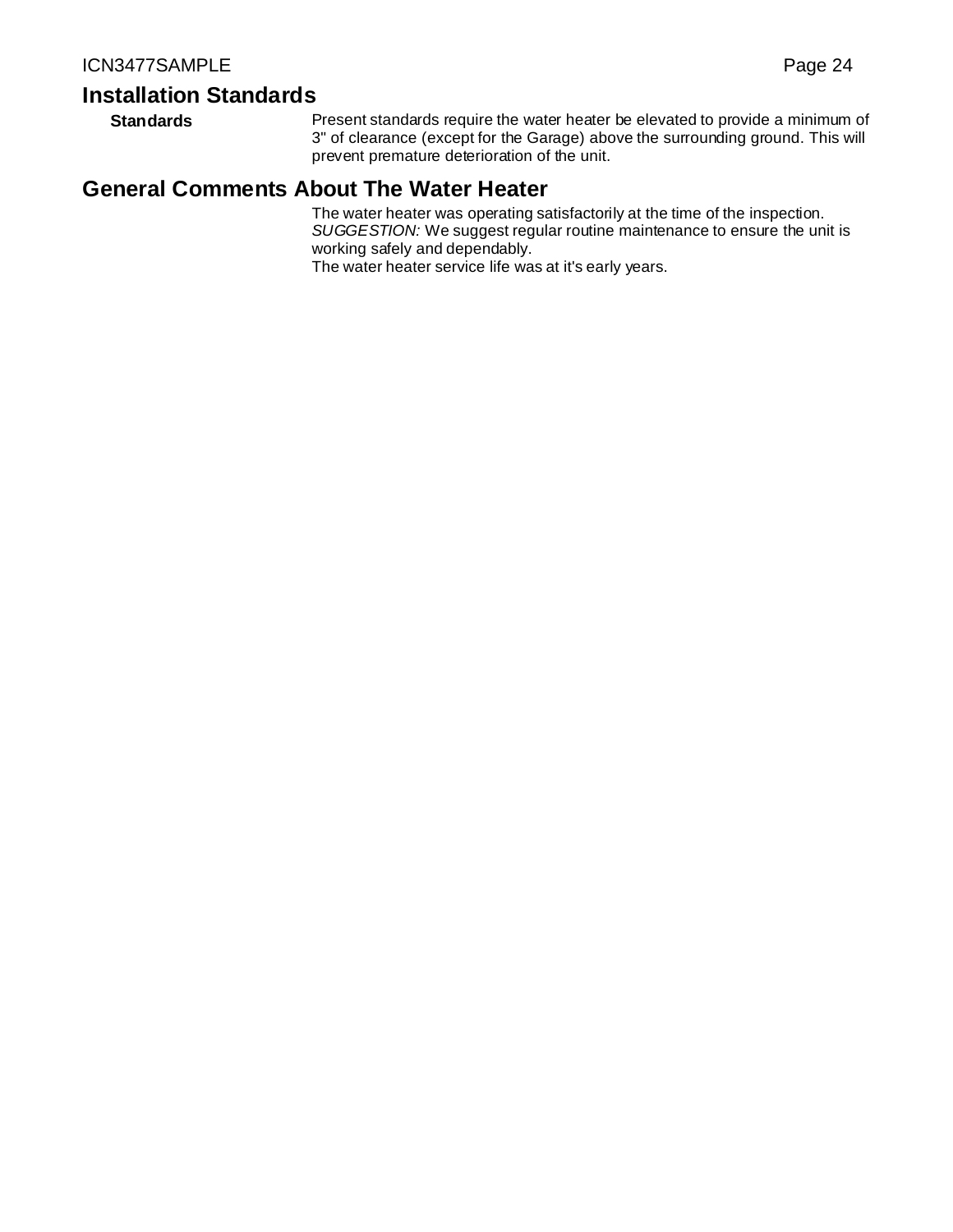# INTERIOR

Our inspection of the Interior includes a visual inspection of the readily accessible portions of the walls, ceilings, floors, doors, cabinetry, countertops, steps, stairways, balconies and railings. Please note that a representative sample of the accessible windows and electrical receptacles are inspected. These features are examined for proper function, excessive wear and general state of repair. In some cases, all or portions of these components may not be visible because of furnishings and personal items. In these cases some of the items may not be inspected.

The condition of walls behind wall coverings, paneling and furnishings cannot be judged. Only the general condition of visible portions of floors is included in this inspection. As a general rule, cosmetic deficiencies are considered normal wear and tear and are not reported. Determining the source of odors or like conditions is not a part of this inspection. Floor covering damage or stains may be hidden by furniture. The condition of floors underlying floor coverings is not inspected. Determining the condition of insulated glass windows is not always possible due to temperature, weather and lighting conditions. Check with owners for further information. All fireplaces should be cleaned and inspected on a regular basis to make sure that no cracks have developed. Large fires in the firebox can overheat the firebox and flue liners, sometimes resulting in internal damage.

# **Information About The Home's Interior**

| Number of              |                                                                                                                                                                             |
|------------------------|-----------------------------------------------------------------------------------------------------------------------------------------------------------------------------|
| <b>Bedrooms</b>        | The number of bedrooms in this dwelling and accounted for in this report is 4.                                                                                              |
| Number of              |                                                                                                                                                                             |
| <b>Bathrooms</b>       | The number of full and partial bathrooms in this dwelling for this report (counted<br>by the number of rooms/areas, not by how many fixtures may be in a room) was<br>2.75. |
| <b>Window Material</b> | The dwelling was equipped with vinyl windows with wood frames.                                                                                                              |
| Glazing                | The glazing in the windows in the dwelling (the glass in the window) was<br>Double pane (insulated.)                                                                        |
| Walls                  | The finished walls inside this dwelling were gypsum wallboard, commonly called<br>"drywall".                                                                                |
| <b>Ceilings</b>        | The finished ceilings inside of the dwelling were gypsum wallboard, commonly<br>called "drywall".                                                                           |
| <b>Heating</b>         | Heating was supplied in every habitable room.                                                                                                                               |
|                        |                                                                                                                                                                             |

# **Overall Commentary On The Surfaces**

The Interior walls and ceiling surfaces all gave the appearance of having been professionally installed and were in an acceptable condition. Any exceptions will be noted in their respective sections.

# **Overall Comentary On The Flooring**

The upper level subflooring was concealed by finished surfaces and generally could not be visually inspected. However, the areas immediately around the plumbing supply and waste lines were checked and no adverse conditions were observed during our inspection.

# **Overall Comentary On The Walls**

The wall framing was not visible for a thorough inspection and their condition is unknown. The accessible Interior and Exterior surfaces showed no signs of significant conditions at the time of our inspection and appeared to be in acceptable condition.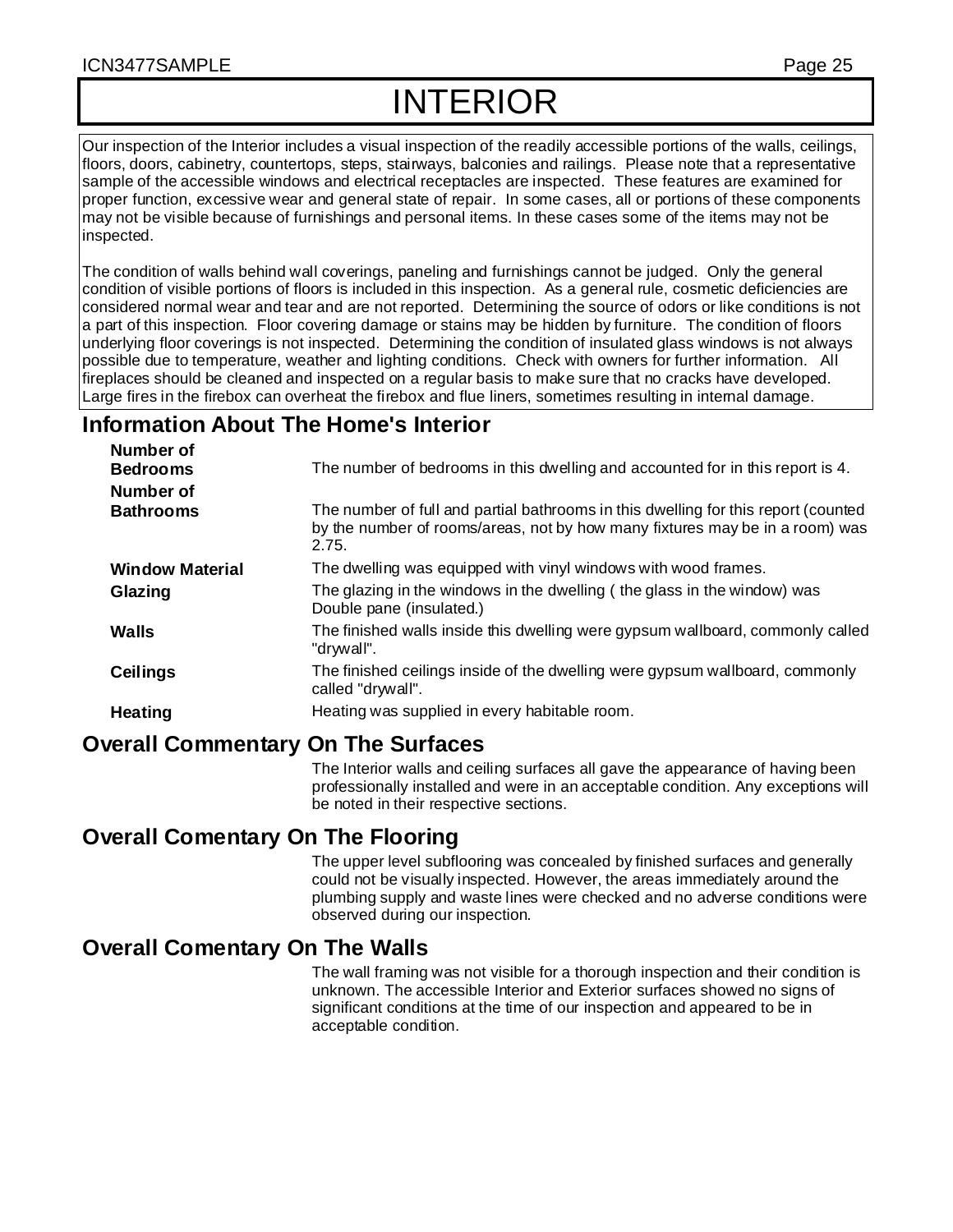- **Overall Commentary On The Interior Doors Condition Doors** The Interior doors were properly installed and in acceptable condition. Any
	- exceptions will be noted in their respective sections.

# **Overall Commentary On Windows**

The windows tested were properly installed and in acceptable condition. We operated a representative sample of the windows, but did not open or close and latch every window. Any exceptions will be noted in their respective sections.

# **Safety Glass And Glazing**

**Condition** Safety/tempered glass was observed in all locations where recommended by industry standards.

# **Overall Commentary On The Fireplaces/Stoves**

| <b>Information</b>                        | Components shared by most types of fireplaces include the interior, exterior and<br>the fire burning area. Individual fireplaces may have a foundation, flue, firebox,<br>mantel, hearth, damper, smoke shelf, lintel, cap, wash, gas log and/or gas log<br>lighter.                                                                                              |
|-------------------------------------------|-------------------------------------------------------------------------------------------------------------------------------------------------------------------------------------------------------------------------------------------------------------------------------------------------------------------------------------------------------------------|
|                                           | Accessible fireplace components are visually inspected for signs of significant<br>malfunction, unusual wear and general state of repair. However, portions of<br>standard fireplace construction are always by their nature and location<br>inaccessible for a standard home inspection.                                                                         |
|                                           | If the fireplace has a gas supply pipe and shut off valve, the gas key should not<br>be left accessible to prevent small children form tampering with the value.                                                                                                                                                                                                  |
| <b>Condition</b>                          | The fireplace was not operated during the inspection (lighting fires is not part of<br>a home inspection). It appears that it will be serviceable when tested.                                                                                                                                                                                                    |
| <b>Fireplace Damper</b>                   | The damper in the fireplace was operated and found to be in acceptable<br>working condition.                                                                                                                                                                                                                                                                      |
| <b>Interior Stairs</b>                    |                                                                                                                                                                                                                                                                                                                                                                   |
|                                           | The stairs were used several times during the inspection. No specific<br>deficiencies were noted at the time of the inspection.                                                                                                                                                                                                                                   |
| <b>Interior Railings</b>                  |                                                                                                                                                                                                                                                                                                                                                                   |
|                                           | The Interior stair railing(s) were installed correctly and were in acceptable<br>condition.                                                                                                                                                                                                                                                                       |
| <b>Notes On Smoke Detectors: Overall</b>  |                                                                                                                                                                                                                                                                                                                                                                   |
| <b>Smoke Detectors</b>                    | The smoke detectors were inspected for their location only. They were placed<br>where required when the structure was constructed.<br>SUGGESTION: We advise periodically testing to confirm their proper function.                                                                                                                                                |
| <b>Notes On Carbon Monoxide Detectors</b> |                                                                                                                                                                                                                                                                                                                                                                   |
|                                           | As a safety upgrade, one or more CO detectors could be installed in locations<br>and in the manner suggested by the manufacture of the detector.                                                                                                                                                                                                                  |
| <b>Whole House Fan</b>                    |                                                                                                                                                                                                                                                                                                                                                                   |
| <b>Definition</b>                         | The Laundry Room was provided with a automatic timer that activates the<br>ceiling fan and exhaust the Interior rooms with stale air, smells and refreshens<br>the home. The activation of the fan and opening the window dampers will allow<br>proper ventilation of the Interior, even when the windows are closed. We<br>suggest that this system be utilized. |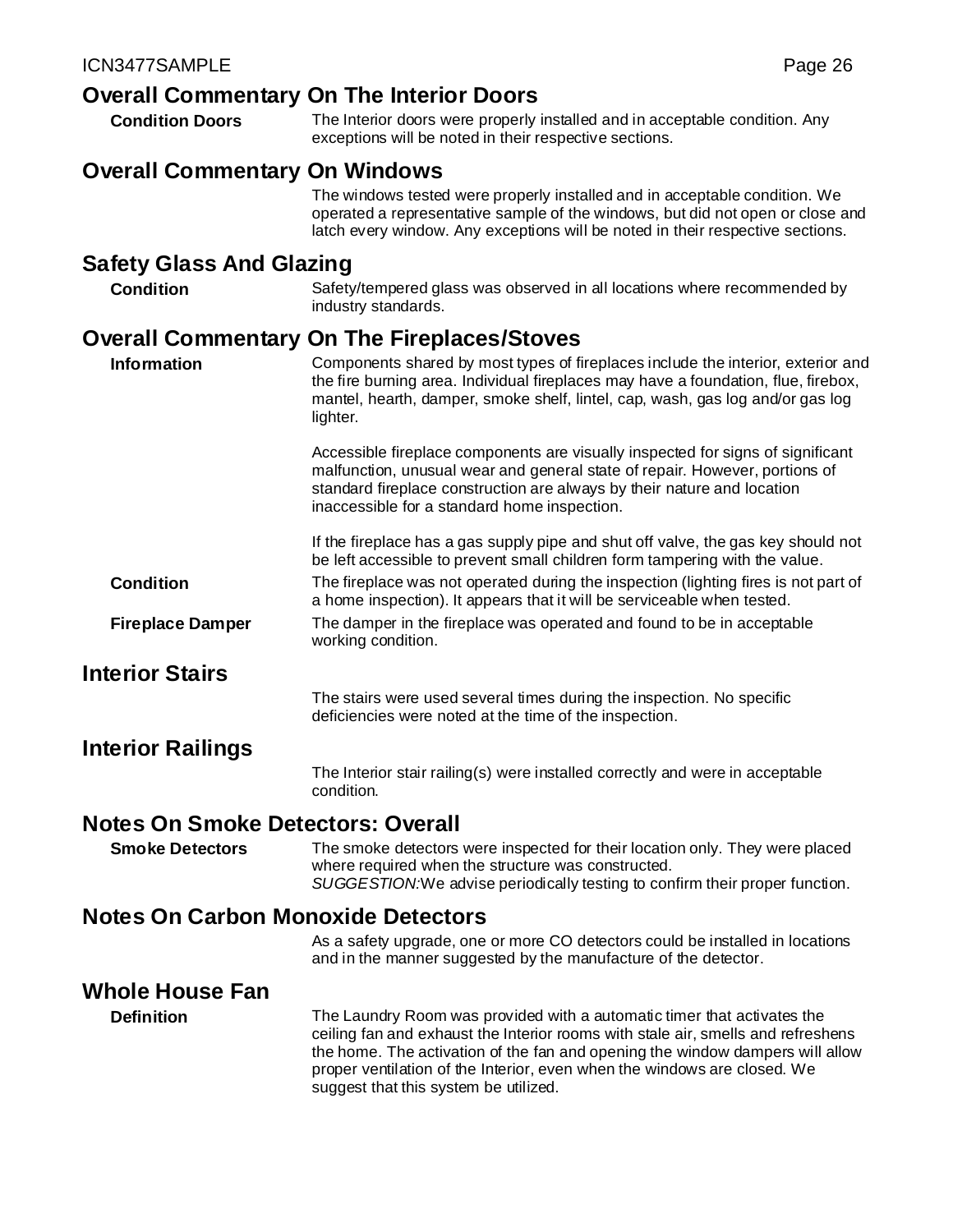**Condition** The Interior whole house vent system operated properly during our inspection.

# **General Comments About The Interior**

The Interior surfaces, hardware, fixtures, doors and windows were in acceptable condition.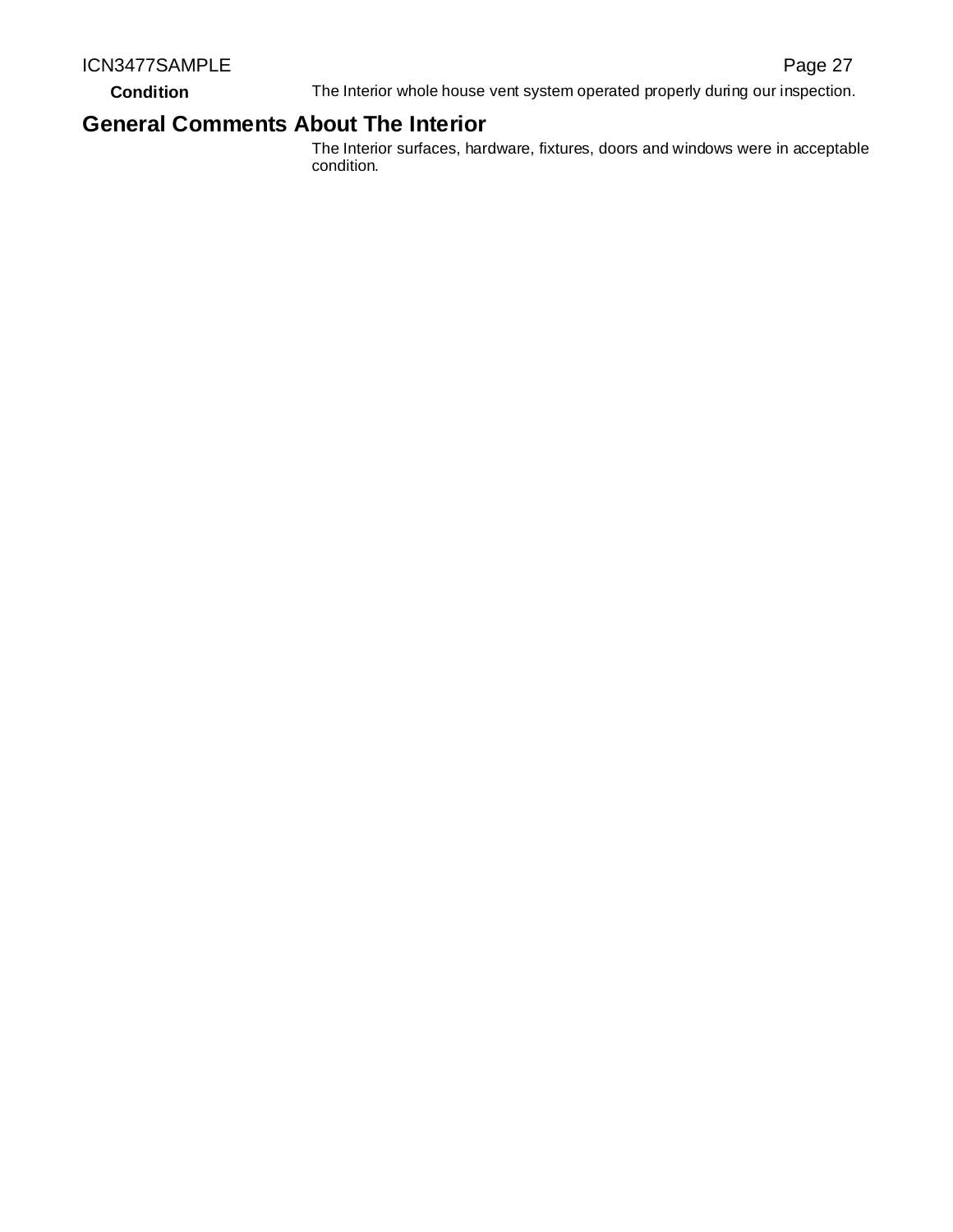# ATTIC

Our inspection of the Attic includes a visual examination of the roof framing, plumbing, electrical and mechanical systems. There are often heating ducts, bathroom vent ducts, electrical wiring, chimneys and appliance vents in the Attic. We examined these systems and components for proper function, unusual wear and general state of repair, leakage, venting and unusual or improper improvements. When low clearances and deep insulation prohibits walking in an unfinished Attic, inspection will be from the access opening only. Vaulted ceilings cannot be inspected.

# **Useful Information About The Attic**

| <b>Structure</b>  | The roof structure covering this dwelling was a conventional, factory built truss<br>system.                                                                                                                                          |
|-------------------|---------------------------------------------------------------------------------------------------------------------------------------------------------------------------------------------------------------------------------------|
| <b>Sheathing</b>  | In residential construction, the roof sheathing is the material directly supporting<br>the roof covering (structure).<br>The sheathing used in this dwelling was plywood nailed solidly across the top<br>chords of the roof trusses. |
| <b>Insulation</b> | The thermal insulation visible in the Attic was blown in fiberglass.                                                                                                                                                                  |
| "R" value         | The thickness of the insulation should yield an approximate thermal value of 38,<br>$12"$ .                                                                                                                                           |

# **Attic Access Entry Information**

| Location:             | The Attic was accessible by way of a hatch in the ceiling of the Hallway.                                                                                                                                                                                                        |
|-----------------------|----------------------------------------------------------------------------------------------------------------------------------------------------------------------------------------------------------------------------------------------------------------------------------|
| <b>Observed</b>       | Because of limited clearance, deep insulation, potential for damage to insulation<br>and/or ceiling finishes below caused by walking in the Attic, our inspection of the<br>Attic was performed from the access opening only.                                                    |
| <b>Access Door/</b>   |                                                                                                                                                                                                                                                                                  |
| <b>Hatch</b>          | The access opening cover or door was missing its perimeter insulation,                                                                                                                                                                                                           |
|                       | affecting the energy efficiency of the area.<br>SUGGESTION: We recommend replacement of the hatch cover insulation<br>weatherstripping.                                                                                                                                          |
| <b>Roof Trusses</b>   |                                                                                                                                                                                                                                                                                  |
|                       | Roof trusses support the roof sheathing and roof covering, transferring loads to<br>the bearing walls. The bottoms of trusses often support the finished ceiling.<br>Trusses are usually engineered components assembled in a factory and<br>delivered to the construction site. |
| <b>Condition</b>      | The trusses were generally in acceptable condition and had performed<br>adequately since their installation where accessible.                                                                                                                                                    |
| <b>Ceiling Joists</b> |                                                                                                                                                                                                                                                                                  |
| <b>Definition</b>     | Ceiling joists are structural members which support the finished ceiling and<br>often serve as important components of the roof structure.                                                                                                                                       |
| <b>Condition</b>      | The Interior ceiling joists were concealed by finished surfaces and/or insulation<br>and could not be inspected. Some areas with minimal insulation may be<br>inspected.                                                                                                         |
| <b>Roof Sheathing</b> |                                                                                                                                                                                                                                                                                  |
|                       | The visible sections of the roof sheathing was in acceptable condition during our<br>inspection.                                                                                                                                                                                 |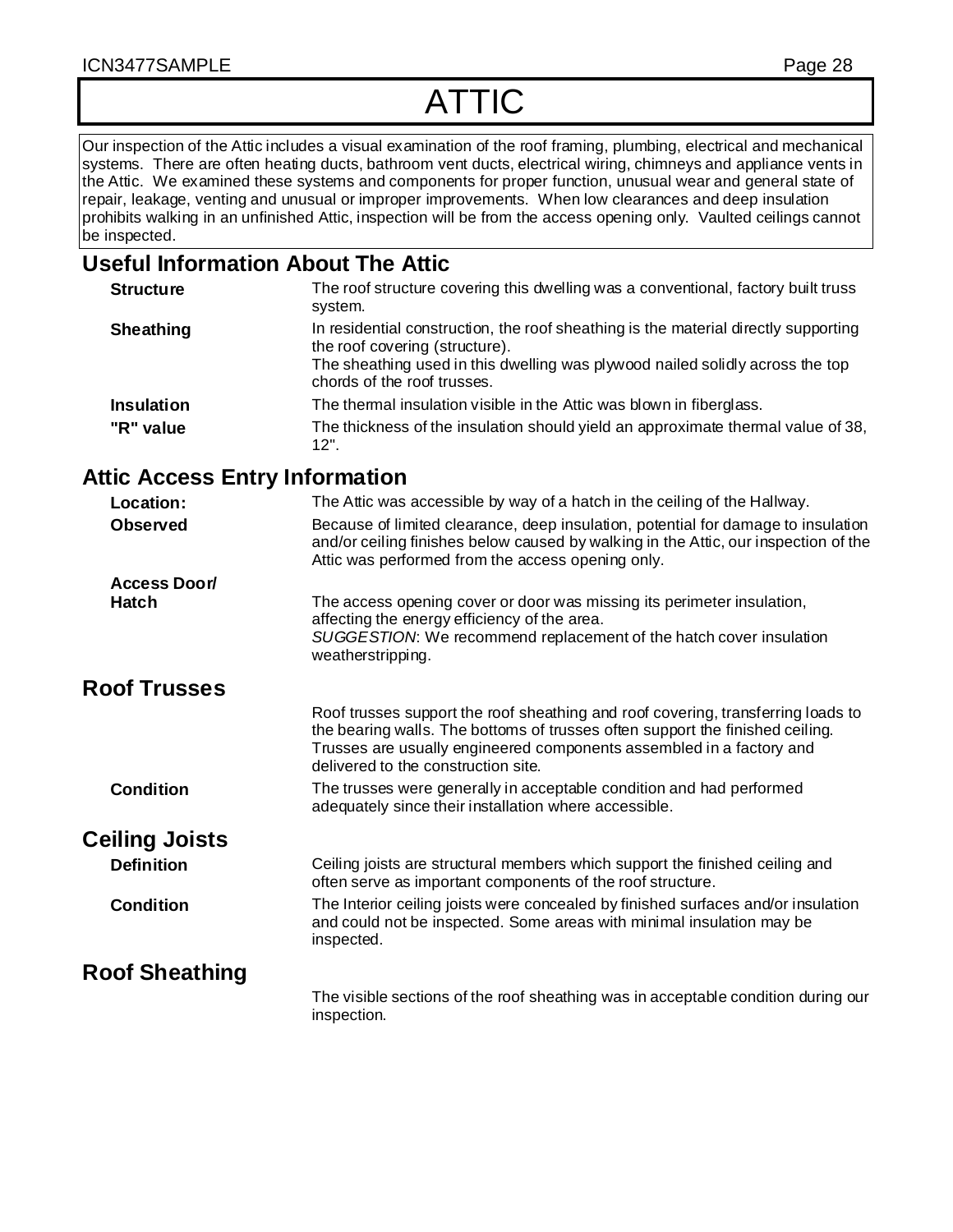| ICN3477SAMPLE                           |                                                                                                                                                                                                                    | Page 29 |
|-----------------------------------------|--------------------------------------------------------------------------------------------------------------------------------------------------------------------------------------------------------------------|---------|
| <b>Attic Insulation</b>                 |                                                                                                                                                                                                                    |         |
| <b>Condition</b>                        | Insulation placed above the living space in this dwelling has been installed<br>properly and is functioning as intended.                                                                                           |         |
| <b>Attic Ventilation</b>                |                                                                                                                                                                                                                    |         |
|                                         | The space between the ceiling and the roof was adequately vented.                                                                                                                                                  |         |
| <b>Plumbing Vent Lines In The Attic</b> |                                                                                                                                                                                                                    |         |
|                                         | The vent piping for the waste system, which was visible in the Attic, was in<br>acceptable condition.                                                                                                              |         |
| <b>Chimney In Attic</b>                 |                                                                                                                                                                                                                    |         |
|                                         | The chimney was in acceptable condition for it's age.<br>SUGGESTION: Monitoring for any future deterioration or leaks around the<br>chimney is recommended.                                                        |         |
| <b>Exhaust Vents</b>                    |                                                                                                                                                                                                                    |         |
|                                         | All of the Interior exhaust fan vents are properly installed and exhausting to the<br>Exterior as required.                                                                                                        |         |
| <b>Attic Wiring</b>                     |                                                                                                                                                                                                                    |         |
|                                         | The majority of the wiring was inaccessible due to the insulation, but the visible<br>wiring in the attic was in acceptable condition.                                                                             |         |
| <b>Air Distribution Ducts</b>           |                                                                                                                                                                                                                    |         |
|                                         | The distribution ducts were properly installed and in acceptable condition.                                                                                                                                        |         |
| <b>Pest Control Topics</b>              |                                                                                                                                                                                                                    |         |
|                                         | Our inspection of the accessible areas did not reveal any active pest activity<br>during the inspection.<br>SUGGESTION: We advise that a periodic inspection of the area be performed<br>for future pest activity. |         |
|                                         | <b>General Comments About The Conditions In The Attic</b>                                                                                                                                                          |         |

No reportable conditions were observed in the visible areas of the Attic at the time of the inspection. As a preventive measure we suggest performing a annual inspection of this area to confirm that no leaks, rodents, birds or insect activity have occurred.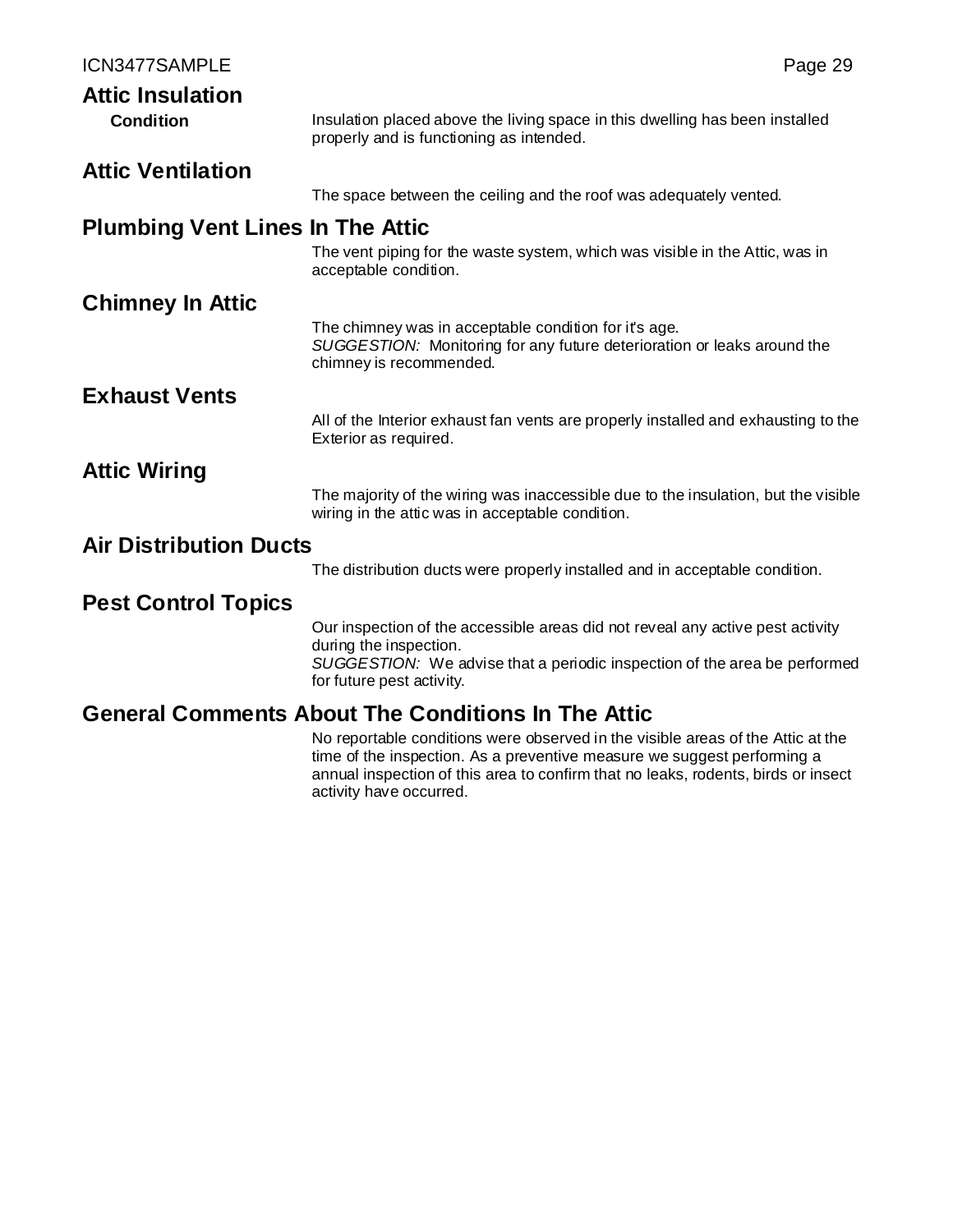# BATHROOM(S)

Our inspection of the bathrooms included a visual examination of the readily accessible portions of the floors, walls, ceilings, cabinets, countertops and plumbing fixtures. Bathrooms are inspected for water drainage, damage, deterioration to floor and walls, proper function of components, active leakage, unusual wear and general state of repair. Bathroom fixtures are run simultaneously to check for adequate water flow and pressure. Fixtures are tested using normal operating controls. Vent fans and their duct work are tested for their proper operation and examined where visible.

Shower pans are visually checked for leakage, but leaks often do not show except when the shower is in actual use. Determining whether shower pans, tub/shower surrounds are water tight is beyond the scope of this inspection. It is very important to maintain all grouting and caulking in the bath areas. Very minor imperfections can allow water to get into the wall or floor areas and cause damage. Proper ongoing maintenance will be required in the future.

## **Components and Drainage**

| <b>Wash Basins</b>                     | The wash basins were filled to their overflows, if possible, and drained. They<br>operated properly during our inspection.                                                                                                                                        |
|----------------------------------------|-------------------------------------------------------------------------------------------------------------------------------------------------------------------------------------------------------------------------------------------------------------------|
| <b>Wash Basin</b><br>Overflows and     |                                                                                                                                                                                                                                                                   |
| <b>Drain Stops</b>                     | The wash basins in every Bathroom were operated and filled to the overflows<br>during the inspection. Every wash basin was in good working condition. These<br>should be periodically inspected for future leakage and repaired if warranted.                     |
| <b>Toilet</b>                          | The toilets were flushed several times during the inspection and were found to<br>be in good working condition.                                                                                                                                                   |
| <b>Bathtubs</b>                        | The bathtubs were filled to their overflows, if possible, and drained during our<br>inspection. They were found to be properly operating during this test.                                                                                                        |
| <b>Bathtub</b><br><b>Overflows and</b> |                                                                                                                                                                                                                                                                   |
| <b>Drain Stops</b>                     | The Bathtubs in the Bathrooms were operated and filled to the overflow during<br>the inspection. The bathtubs drain stops and overflows were in good working<br>condition. This should be periodically inspected for future leakage and repaired<br>if warranted. |
| Hydro-Massage                          |                                                                                                                                                                                                                                                                   |
| <b>Tubs</b>                            | The hydro-massage tub was filled and activated by the user controls. It<br>operated as intended and was in acceptable condition.<br>SUGGESTION: We suggest periodic flushing of the system to prevent bacteria<br>growth in the plumbing pipes.                   |
| <b>Shower</b>                          | The showers were operated for several minutes in each bathroom. Each<br>shower was in serviceable condition during our inspection.                                                                                                                                |
| <b>Electrical</b>                      |                                                                                                                                                                                                                                                                   |
| <b>Switches</b>                        | A representative number of switches were operated and were determined to be<br>in acceptable condition.                                                                                                                                                           |
| <b>Bathroom Ventilation</b>            |                                                                                                                                                                                                                                                                   |

The bathrooms ventilation were provided by exhaust fans. The fans were operated and found to be working in an acceptable manner.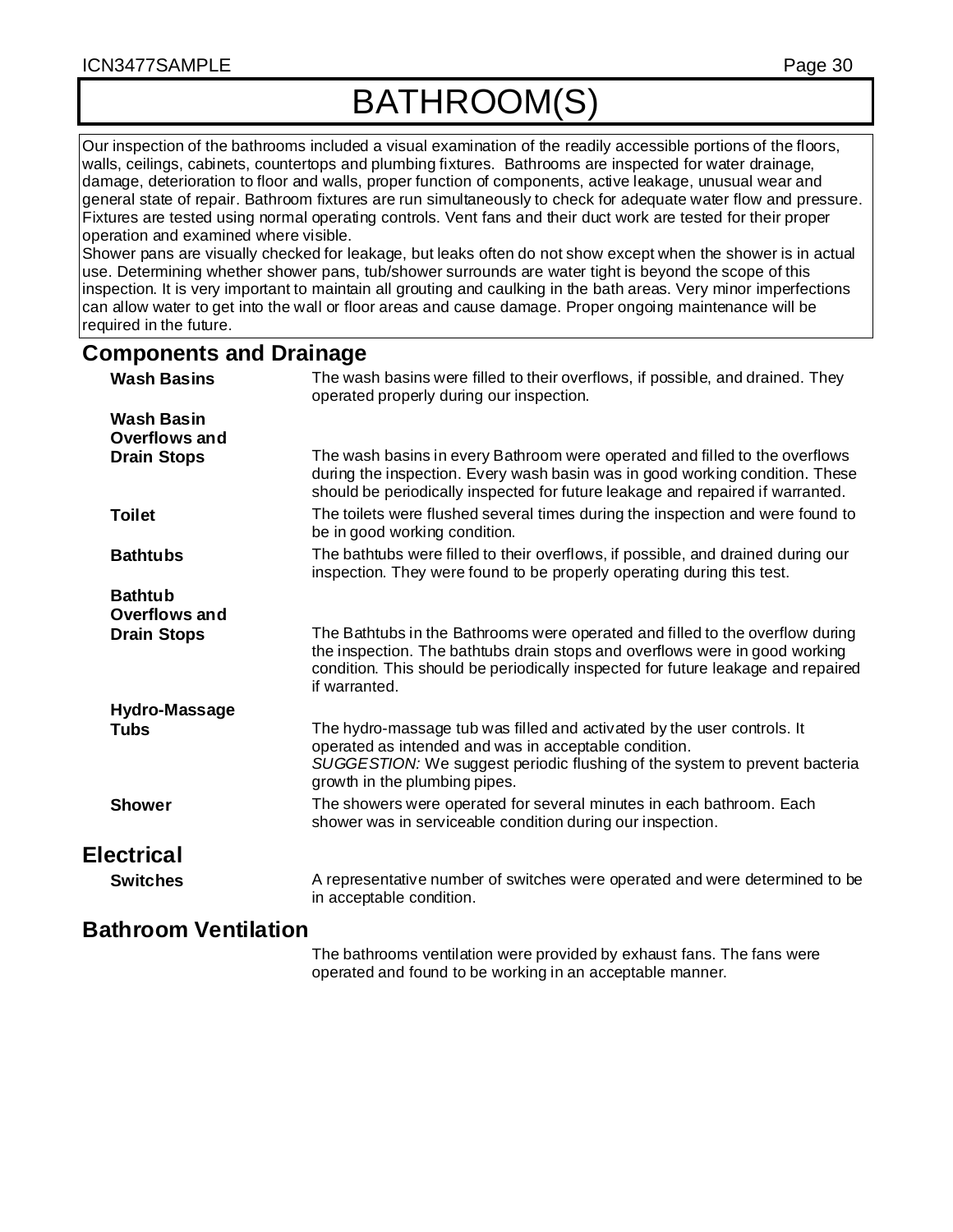# **Shower Walls**

The shower walls appear to be properly installed and in generally in serviceable condition.

# **Shower Doors**

The shower doors were installed properly and were in an acceptable condition.

# **Cabinets/Countertops**

The bathroom(s) cabinets and countertops appear to be properly installed and are in serviceable condition. Any exceptions may be noted in specific bathroom.

# **Caulking Maintenance Information**

Maintenance of the caulking around the bathtubs and showers is extremely important, especially at the points where the bathtubs and showers meet the floor. Failure to maintain a water-tight seal at these locations will often result in damage to floor covering and subflooring.

The use of high quality sealant such as "Polyseamseal", "GE Sanitary Silicone" or "Dow Corning 786" is recommended for bathroom caulking. Generic silicone, latex and latex with silicone-sealants are inferior to these premium products and their use in bathrooms is not likely to produce dependable results.

# **Additional Comments**

The towel rack is not secured to the wall. Screws were used, instead of molly bolts.

*SUGGESTION:* We recommend that a proper securing system be installed. This was observed at the Upstairs Hallway Bathroom.